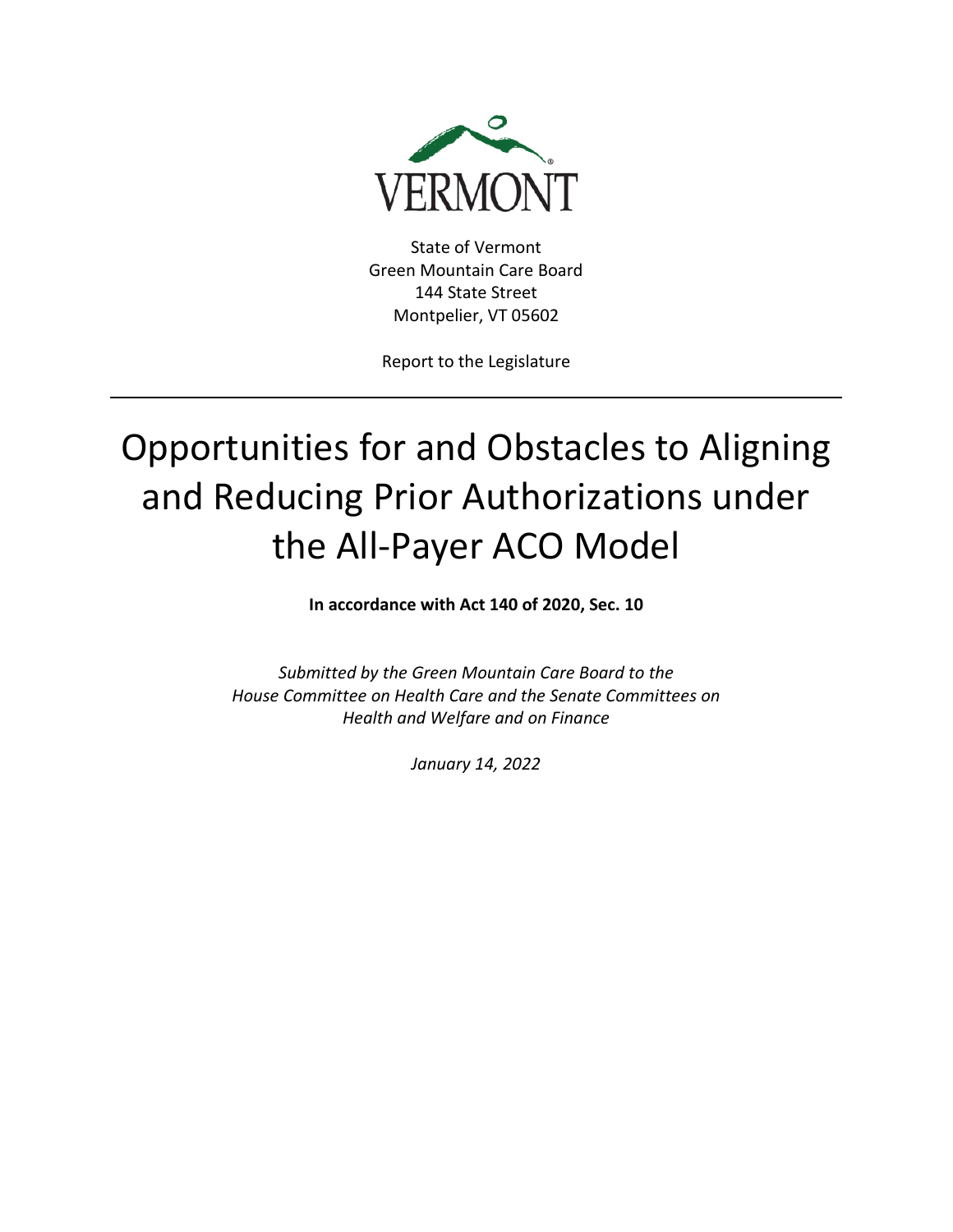# Contents

| Prior Authorization Waiver and the Vermont Medicaid Next Generation (VMNG) Program 9 |
|--------------------------------------------------------------------------------------|
|                                                                                      |
| Prior Authorization and All-Payer ACO Model Evaluation & Workgroup Findings11        |
|                                                                                      |
|                                                                                      |
|                                                                                      |
|                                                                                      |
|                                                                                      |
|                                                                                      |
|                                                                                      |
|                                                                                      |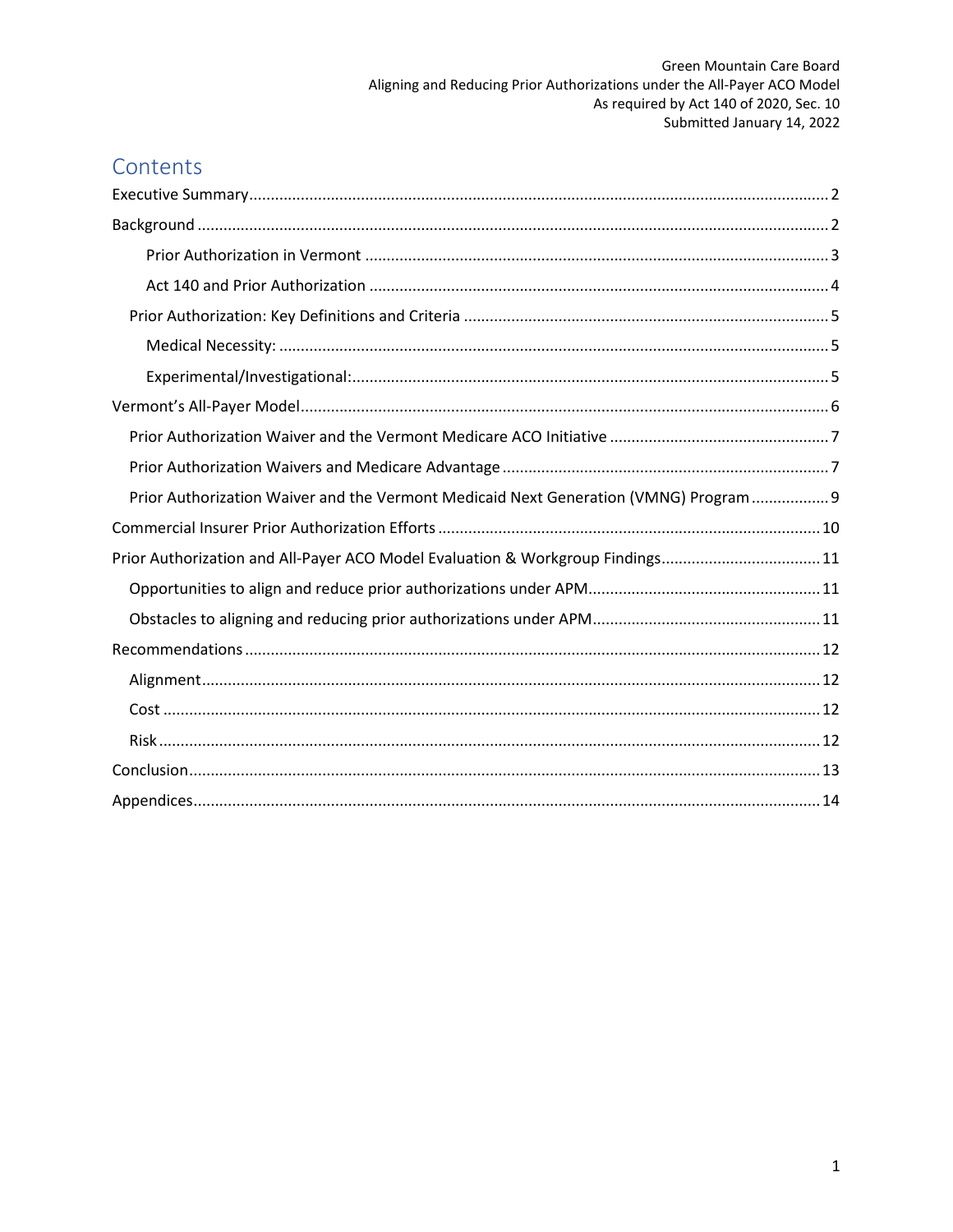# <span id="page-2-0"></span>Executive Summary

Act 140 of 2020, An act relating to miscellaneous health care provisions, required the Green Mountain Care Board (GMCB, or Board), in consultation with the Department of Vermont Health Access (DVHA), certified accountable care organizations (ACOs), payers participating in the All-Payer ACO Model, health care providers, and other interested stakeholders, to evaluate opportunities for and obstacles to aligning and reducing prior authorization requirements under the All-Payer ACO Model as an incentive to increase scale, as well as potential opportunities to waive additional Medicare administrative requirements in the future. The Board was asked to submit the results of its evaluation to the House Committee on Health Care and the Senate Committees on Health and Welfare and on Finance on or before January 15, 2022.

This report provides an overview of the Board's work evaluating the opportunities for and obstacles to aligning and reducing prior authorization requirements under the All-Payer ACO Model Agreement (APM or APM Agreement), background on prior authorization and the APM Agreement, and findings and recommendations from the consulting workgroup. The key takeaways from this report are:

- 1. The APM Agreement pertains specifically to the State's relationship with Medicare. Traditional Medicare requires prior authorizations only for a small subset of specialized procedures, and hence there is limited ability to use the Agreement as a tool to align prior authorizations.
- 2. The workgroup agreed it was important to include background information on prior authorization requirements to outline why a clearer focus is essential when considering how to align and reduce prior authorization requirements. The workgroup and other stakeholders expressed that reviewing prior authorization requirements for common, routine chronic medical conditions would be more valuable to providers and patients. Once a review is complete, alignment across payer programs could be explored.
- 3. With additional stakeholder engagement, future work could be dedicated to understanding alignment, cost, and risk associated with prior authorizations. The workgroup recommends focusing on; 1) aligning prior authorizations where clinically appropriate, 2) narrowing the focus on prior authorization work, 3) developing a more detailed understanding of the prior authorization process, 4) looking into prior authorizations for different provider types, 5) looking at administrative costs, and 6) further discussing the role of value-based payment alternative payment methodologies and provider financial risk.

Although this report does not include pharmacy prior authorizations, some workgroup members and stakeholders noted pharmacy prior authorizations are more common and burdensome than servicerelated prior authorizations. Pharmacy prior authorizations are especially complex to streamline since rebate contracts require prior authorization for competing products. Additionally, if there is no requirement for pharmacy prior authorizations, a provider may choose to prescribe a higher cost drug with no additional clinical benefit. There is also significant administrative burden to report and monitor prior authorization waiver programs. The workgroup agreed that, though it would be a significant undertaking, further exploration of prior authorization requirements for prescription drugs would be beneficial.

# <span id="page-2-1"></span>Background

Prior authorization is defined as "the process used by a health plan to determine the medical necessity, medical appropriateness, or both, of otherwise covered drugs, medical procedures, medical tests, and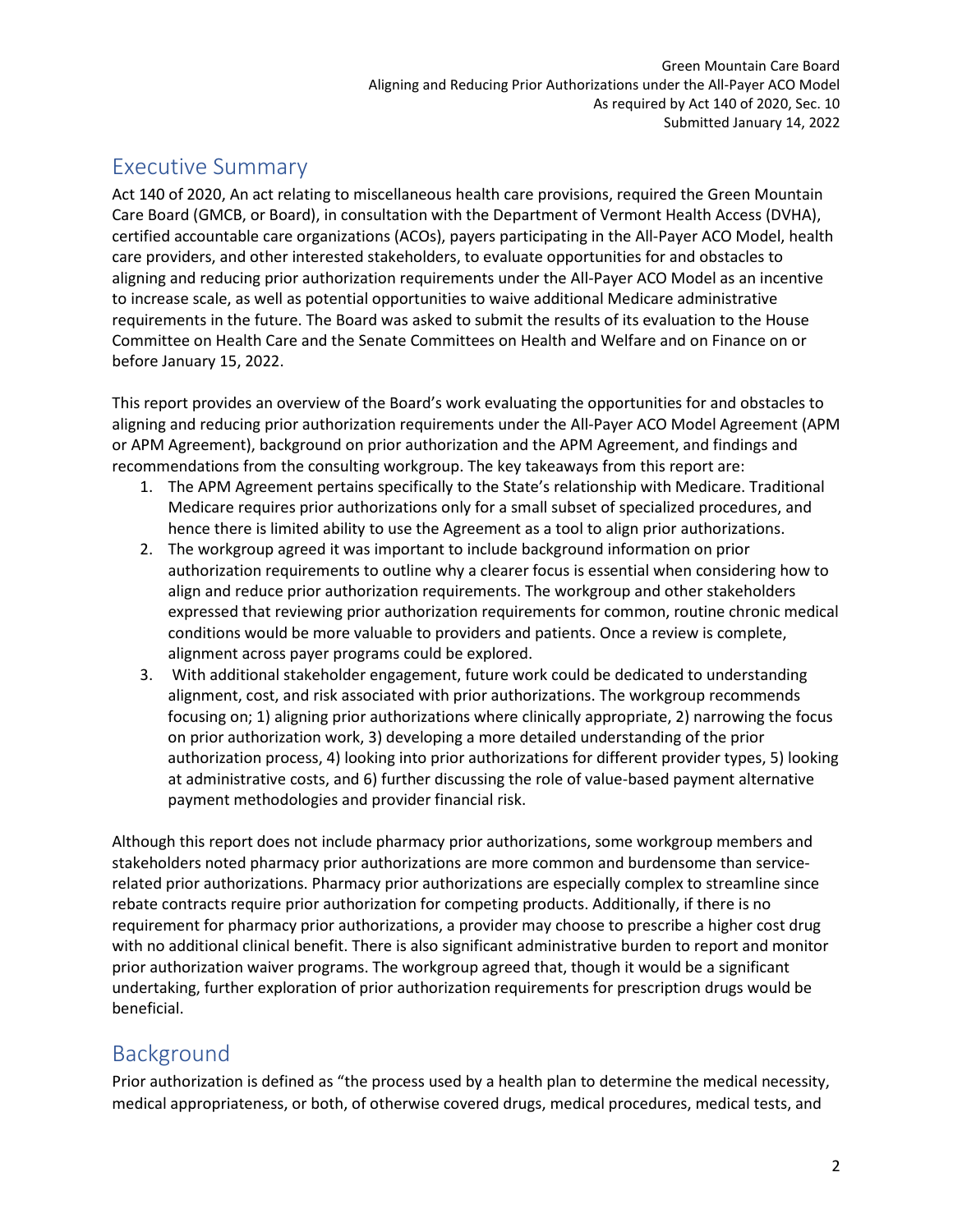health care services."<sup>[1](#page-3-1)</sup> While prior authorization protocols vary by health plan, the federal government and state of Vermont have rules and regulations in place to set minimum process standards, consumer protections, and allow patients and providers to appeal a prior authorization denial.

The American Medical Association's (AMA) [2](#page-3-2)020 prior authorization physician survey<sup>2</sup> clearly outlines the impact prior authorization has on physicians and patients. On average, health practices reported completing 40 prior authorizations per physician per week and spending an average of two business days (16 hours) each week completing prior authorizations. Furthermore, 94% reported that prior authorization delayed access to necessary care for their patients and 30% reported that prior authorization has led to a serious adverse event for a patient in their care.

The AMA's 2020 progress update<sup>[3](#page-3-3)</sup> on improving prior authorization revealed that a majority of physicians report an increase in the number of prior authorizations required for prescription and medical services over the last five years. Additionally, only 11% of physicians report contracting with health plans that offer programs exempting providers from prior authorizations.

### <span id="page-3-0"></span>Prior Authorization in Vermont

In 2018, the Vermont Medical Society (VMS) conducted a physician and physician assistant survey which included questions related to prior authorization. The VMS survey results showed that, overall, clinicians felt the biggest concern with prior authorization is the amount of time it takes to complete paperwork and felt their experience with prior authorization has gotten worse over time.

In 2018, the GMCB's Primary Care Advisory Group (PCAG) provided recommendations to the Board on prior authorization<sup>[4](#page-3-4)</sup>. While the Board's authorities do not directly pertain to prior authorizations, PCAG moved forward with providing recommendations due to the sweeping impact of prior authorization on physicians and patients in the state. The recommendations are below:

- 1. Eliminate prior authorization for Vermont primary care providers (PCPs).
- 2. Prior authorization for medications prescribed by Vermont PCPs could be reconsidered and implemented only after the insurance and EMR industry create a reliable system for updating all formulary changes in real-time for point-of-care access for EMRs used in Vermont.
- 3. Insurers should provide education to both patients and PCPs regarding appropriate use criteria for imaging, medications, step-therapy, and specialty referrals.
- 4. Insurers should communicate with "outlier" PCPs whose prescribing or ordering patterns differ significantly from their peers after adjusting for patient mix and other relevant factors.

The members of PCAG acknowledged the tradeoffs and challenges associated with these recommendations as insurers, providers, and other stakeholders work to balance cost-containment,

<span id="page-3-2"></span><span id="page-3-1"></span><sup>&</sup>lt;sup>1</sup> 18 V.S.A. § 9418 [https://legislature.vermont.gov/statutes/section/18/221/09418.](https://legislature.vermont.gov/statutes/section/18/221/09418)<br><sup>2</sup> AMA 2020 Prior Authorization (PA) Physician Survey. [https://www.ama-assn.org/system/files/2021-04/prior](https://www.ama-assn.org/system/files/2021-04/prior-authorization-survey.pdf)[authorization-survey.pdf](https://www.ama-assn.org/system/files/2021-04/prior-authorization-survey.pdf)

<span id="page-3-3"></span><sup>3</sup> AMA 2020 Update Measuring Progress in Improving Prior Authorization. [https://www.ama](https://www.ama-assn.org/system/files/2021-05/prior-authorization-reform-progress-update.pdf)[assn.org/system/files/2021-05/prior-authorization-reform-progress-update.pdf](https://www.ama-assn.org/system/files/2021-05/prior-authorization-reform-progress-update.pdf)

<span id="page-3-4"></span><sup>4</sup> Primary Care Advisory Group Recommendation to Eliminate Prior Authorizations in Vermont. [https://gmcboard.vermont.gov/sites/gmcb/files/Peluso%20files%20for%20GMCB%20meeting%2020180919%20%](https://gmcboard.vermont.gov/sites/gmcb/files/Peluso%20files%20for%20GMCB%20meeting%2020180919%20%28002%29.pdf) [28002%29.pdf](https://gmcboard.vermont.gov/sites/gmcb/files/Peluso%20files%20for%20GMCB%20meeting%2020180919%20%28002%29.pdf)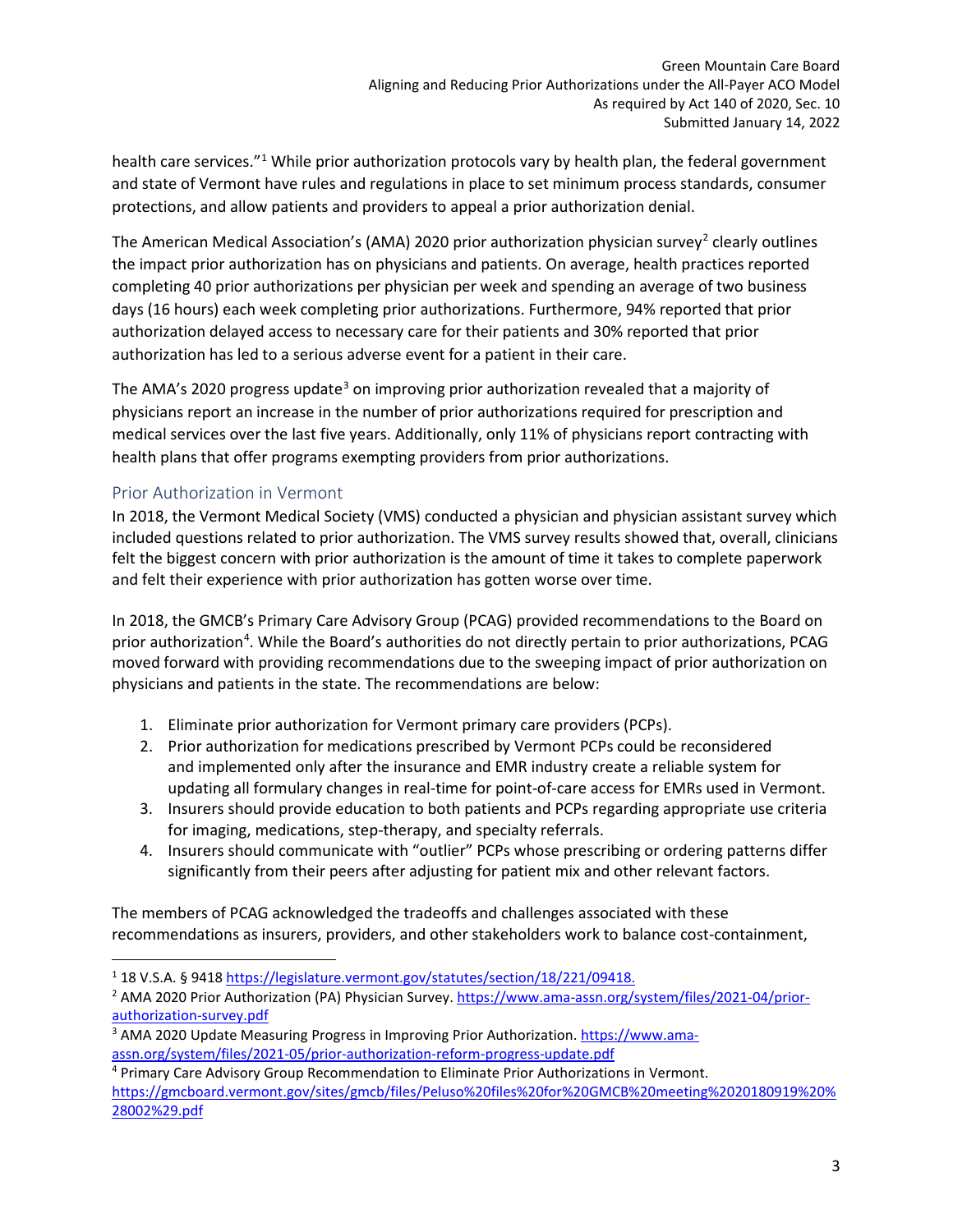administrative burden, and timely access appropriate to care. The overarching themes of these recommendations are the need to reduce administrative burden and address delays in care by improving the authorization process through real-time information and education on appropriate use.

### <span id="page-4-0"></span>Act 140 and Prior Authorization

In 2020, the Legislature passed Act 140 to address several health care-related issues, including prior authorization requirements, to reduce administrative burden and improve care. Act 140 also requires health insurers, the Department of Vermont Health Access, and the Department of Financial Regulation to submit additional reports to the Legislature regarding prior authorization.

| <b>Report/Legislative</b>  | <b>Related Statute</b> | <b>Overview</b>                                             | <b>Due</b> |
|----------------------------|------------------------|-------------------------------------------------------------|------------|
| Ask                        |                        |                                                             |            |
| <b>Prior Authorization</b> | 18 V.S.A. §            | Starting January 15, 2021, health plans shall attest to the | 9/15       |
| Review by Insurers         | 9418b (Act 140         | Department of Financial Regulation and GMCB annually        | Annually   |
|                            | of 2020, Sec. 8)       | on or before September 15 that it has completed its         |            |
|                            |                        | review and elimination of prior authorization               |            |
|                            |                        | requirements that are no longer justified or for which      |            |
|                            |                        | requests are routinely approved with such frequency as      |            |
|                            |                        | to demonstrate the prior authorization does not promote     |            |
|                            |                        | health care quality or reduce spending.                     |            |
| <b>DVHA Prior</b>          | Act 140 of 2020,       | DVHA to provide findings and recommendations to House       | Submitted  |
| Authorization and          | Sec. 12                | Health Care, Senate Health & Welfare, Senate Finance,       | 9/30/2021  |
| <b>Provider Exemptions</b> |                        | and GMCB regarding clinical prior authorization             |            |
| Report <sup>5</sup>        |                        | requirements in the VT Medicaid program.                    |            |
| <b>DFR Prior</b>           | Act 140 of 2020,       | DFR, in consultation with insurers and provider             | 1/15/2022  |
| Authorization and          | Sec. 9                 | associations, shall report to legislature and the GMCB      |            |
| <b>EHR Report</b>          |                        | opportunities to increase the use of real-time decision     |            |
|                            |                        | support tools embedded in EHRs to complete prior            |            |
|                            |                        | authorization requests for certain services.                |            |
| <b>Insurer Prior</b>       | Act 140 of 2020,       | Health insurers with more than 1,000 covered lives for      | 1/15/2022  |
| Authorization and          | Sec. 11                | major medical shall implement a pilot program that          |            |
| <b>Gold Carding</b>        |                        | automatically exempts from or streamlines certain prior     |            |
|                            |                        | authorization requirements for a subset of participating    |            |
|                            |                        | health care providers, some of whom shall be primary        |            |
|                            |                        | care providers. Insurers shall make available               |            |
|                            |                        | electronically, including on a publicly available website,  |            |
|                            |                        | details about its prior authorization exemption or          |            |
|                            |                        | streamlining program.                                       |            |
| <b>Insurer Prior</b>       | Act 140 of 2020,       | Each insurer is required to implement a prior               | 1/15/2023  |
| Authorization and          | Sec. 11                | authorization pilot program and report to House Health      |            |
| <b>Gold Carding Report</b> |                        | Care, Senate Health & Welfare, Senate Finance, and          |            |
|                            |                        | GMCB.                                                       |            |

<span id="page-4-1"></span><sup>5</sup> DVHA Prior Authorization and Provider Exemptions Report. [https://legislature.vermont.gov/assets/Legislative-](https://legislature.vermont.gov/assets/Legislative-Reports/DVHA_Act-140-of-2020_Prior-Authorizations-Report_Final-with-Appendices.pdf)[Reports/DVHA\\_Act-140-of-2020\\_Prior-Authorizations-Report\\_Final-with-Appendices.pdf](https://legislature.vermont.gov/assets/Legislative-Reports/DVHA_Act-140-of-2020_Prior-Authorizations-Report_Final-with-Appendices.pdf)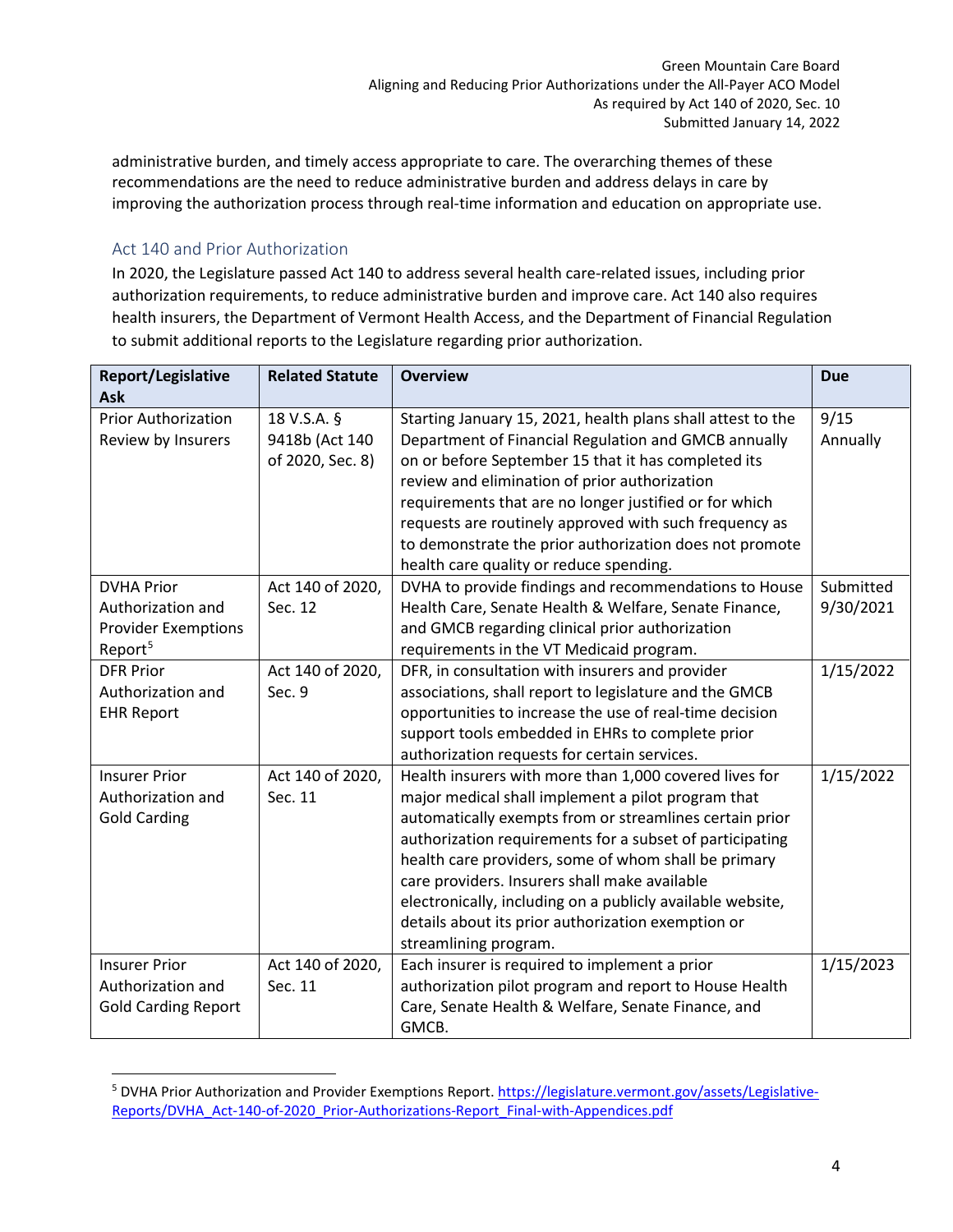# <span id="page-5-0"></span>Prior Authorization: Key Definitions and Criteria

When submitting a prior authorization request, providers and their patients must provide clinical evidence to demonstrate the medical necessity of a service. While decisions are made on a case-by-case basis, health plans have set definitions for terms like medical necessity, often based on national medical association standards and recommendations by the AMA as well as protocols describing clinical criteria that must be met to grant authorization. For example, [CVR 13-174-004](https://advance.lexis.com/api/document/collection/administrative-codes/id/63D6-32X1-JFKM-61D5-00008-00?cite=CVR%2013-174-004&context=1000516) defines "medically necessary" and outlines conditions for coverage of covered services in the Vermont Medicaid program. Similarly, prior authorization in the Medicare program requires that services be medically reasonable and necessary<sup>[6](#page-5-3)</sup> where medically necessary is defined as "health care services or supplies needed to diagnose or treat an illness, injury, condition, disease, or its symptoms and that meet accepted standards of medicine."<sup>[7](#page-5-4)</sup>

Vermont's Department of Financial Regulation's (DFR) rule H-2011-02 outlines definitions and clinical criteria for key terms for prior authorization, included below.<sup>[8](#page-5-5)</sup>

## <span id="page-5-1"></span>Medical Necessity:

*"Medically-necessary care" means health care services, including diagnostic testing, preventive services and aftercare that are appropriate, in terms of type, amount, frequency, level, setting, and duration to the member's diagnosis or condition. Medically-necessary care must be informed by generally accepted medical or scientific evidence and consistent with generally accepted practice parameters as recognized by health care professions in the same specialties as typically provided the procedure or treatment, or diagnose or manage the medical-condition, and must be informed by the unique needs of each individual patient and each presenting situation, and;* 

- *1. Help restore or maintain the member's health; or*
- *2. Prevent deterioration of or palliate the member's condition; or*
- *3. Prevent the reasonably likely onset of a health problem or detect and incipient problem.*

# <span id="page-5-2"></span>Experimental/Investigational:

*"Experimental or investigational services" means health care items or services that are:* 

- *1. Not generally accepted by informed health care providers in the United States as effective in treating the condition, illness or diagnosis for which their use is proposed, or are;*
- *2. Not proven by medical or scientific evidence to be effective in treating the condition, illness or diagnosis for which their use is proposed.*

In addition to the DFR definitions above, Blue Cross Blue Shield has an additional definition for services that are "not medically necessary" which includes additional caveats (Appendix A):

<span id="page-5-3"></span><sup>6</sup> Medicare Program Integrity Manual, Chapter 3. Section 3.10 "Prior Authorization. <https://www.cms.gov/Regulations-and-Guidance/Guidance/Manuals/Downloads/pim83c03.pdf>

<span id="page-5-4"></span><sup>7</sup> Medicare.gov Glossary[. https://www.medicare.gov/glossary/m](https://www.medicare.gov/glossary/m)

<span id="page-5-5"></span><sup>8</sup> DFR Rule H-2011-02. [https://dfr.vermont.gov/sites/finreg/files/regbul/dfr-regulation-health-h-2011-02-external](https://dfr.vermont.gov/sites/finreg/files/regbul/dfr-regulation-health-h-2011-02-external-review.pdf)[review.pdf.](https://dfr.vermont.gov/sites/finreg/files/regbul/dfr-regulation-health-h-2011-02-external-review.pdf)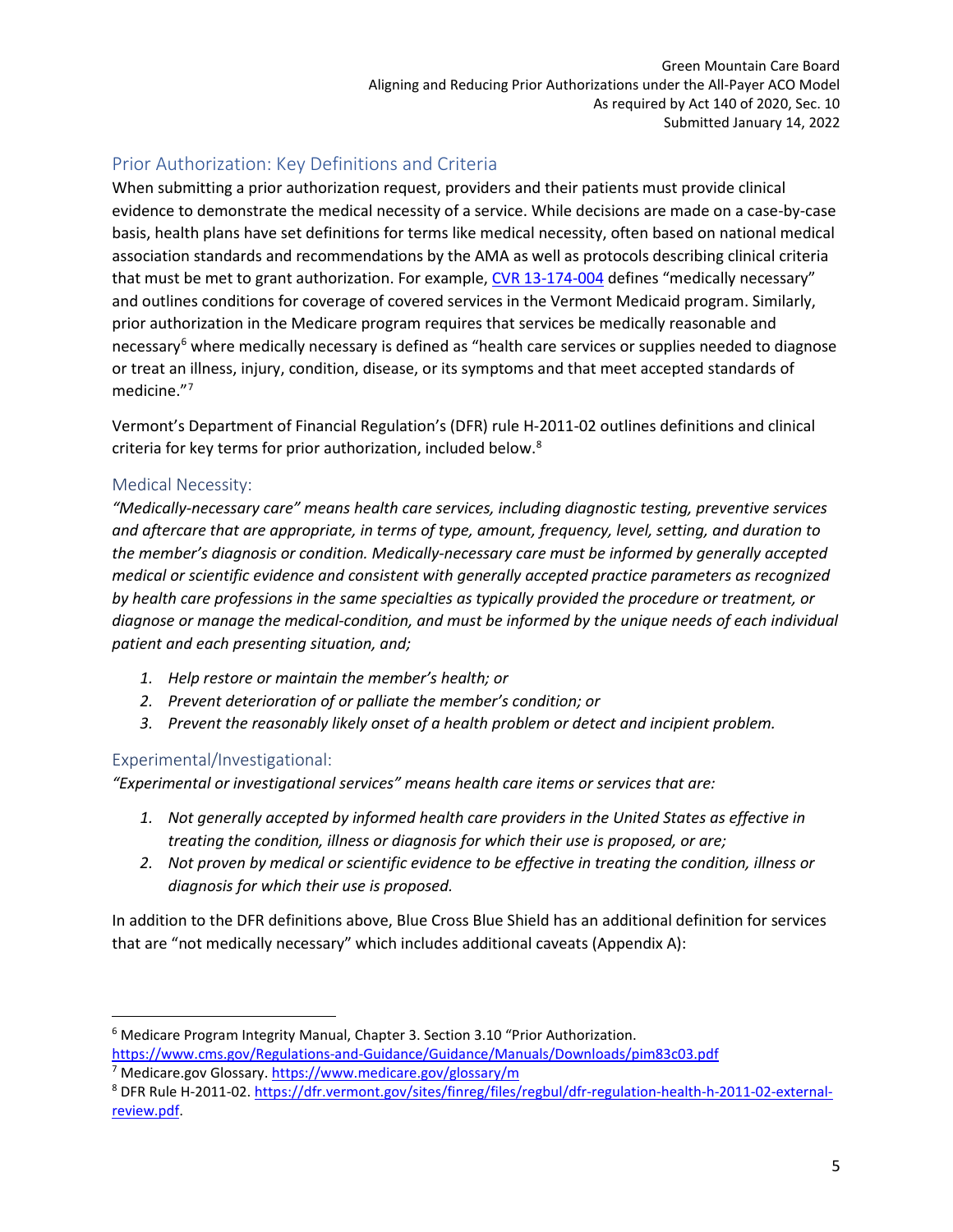*"Not Medically Necessary" is the term applied to health care services that a physician, exercising prudent clinical judgment, would provide to a patient for the purpose of preventing, evaluating, diagnosing or treating an illness, injury, disease or its symptoms, and that:*

*a) may be in accordance with generally accepted standards of medical practice and/or b) may be clinically appropriate, in terms of type, frequency, extent, site and duration, and considered effective for the patient's illness, injury or disease; but are:*

*1) primarily for the convenience of the patient, physician, or other health care provider, and/or*

*2) more costly than an alternative service or sequence of services at least as likely to produce equivalent therapeutic or diagnostic results as to the diagnosis or treatment of that patient's illness, injury or disease.*

*For these purposes, "generally accepted standards of medical practice" means standards that are based on credible scientific evidence published in peer-reviewed medical literature generally recognized by the relevant medical community, Physician Specialty Society recommendations and the views of physicians practicing in relevant clinical areas, and any other relevant factors.*

All of these terms are important in defining prior authorization policies and protocols. The goal of prior authorization is to determine which services are medically necessary to prevent overuse and misuse of treatments and services. The tradeoff is increased administrative burden for providers and delays in access to care for patients. Each health plan has a prior authorization request and appeals process wherein providers and patients submit clinical documentation in support of the request and the health plan (or third-party administrator) issues a determination based on the evidence submitted. Denials can be appealed internally or elevated to an external appeal, as outlined i[n 45 CFR § 147.136.](https://www.ecfr.gov/current/title-45/subtitle-A/subchapter-B/part-147/section-147.136)

The challenge lies in applying these definitions and clinical criteria to individual circumstances to balance cost-containment with personalized care and safety. What is medically necessary for one individual might not be for another depending on medical factors (e.g., an individual's allergies, comorbid conditions, past clinical outcomes with the preferred option, etc.) or external circumstances (e.g., proximity to care site, profession, etc.). Therefore, attention must be paid to the consideration of patient safety, appropriate levels of care, and understanding of newly available services or changes to existing services and their impact on care.

# <span id="page-6-0"></span>Vermont's All-Payer Model

Act 140 of 2020, Sec. 10 asks the GMCB *to evaluate opportunities for and obstacles to aligning and reducing prior authorization requirements under the All-Payer ACO Model as an incentive to increase scale, as well as potential opportunities to waive additional Medicare administrative requirements in the future.*

Vermont's All-Payer Model (APM) is changing the way health care is delivered and paid for, with the goal of keeping the state's health care spending in check and improving the health of Vermonters. The APM Agreement is a five-year (2018 – 2022) arrangement between Vermont and the federal government that allows Medicare to join Medicaid and commercial insurers to pay differently for health care. The goal of the APM is to shift payments from a fee-for-service system that rewards the delivery of high-volume,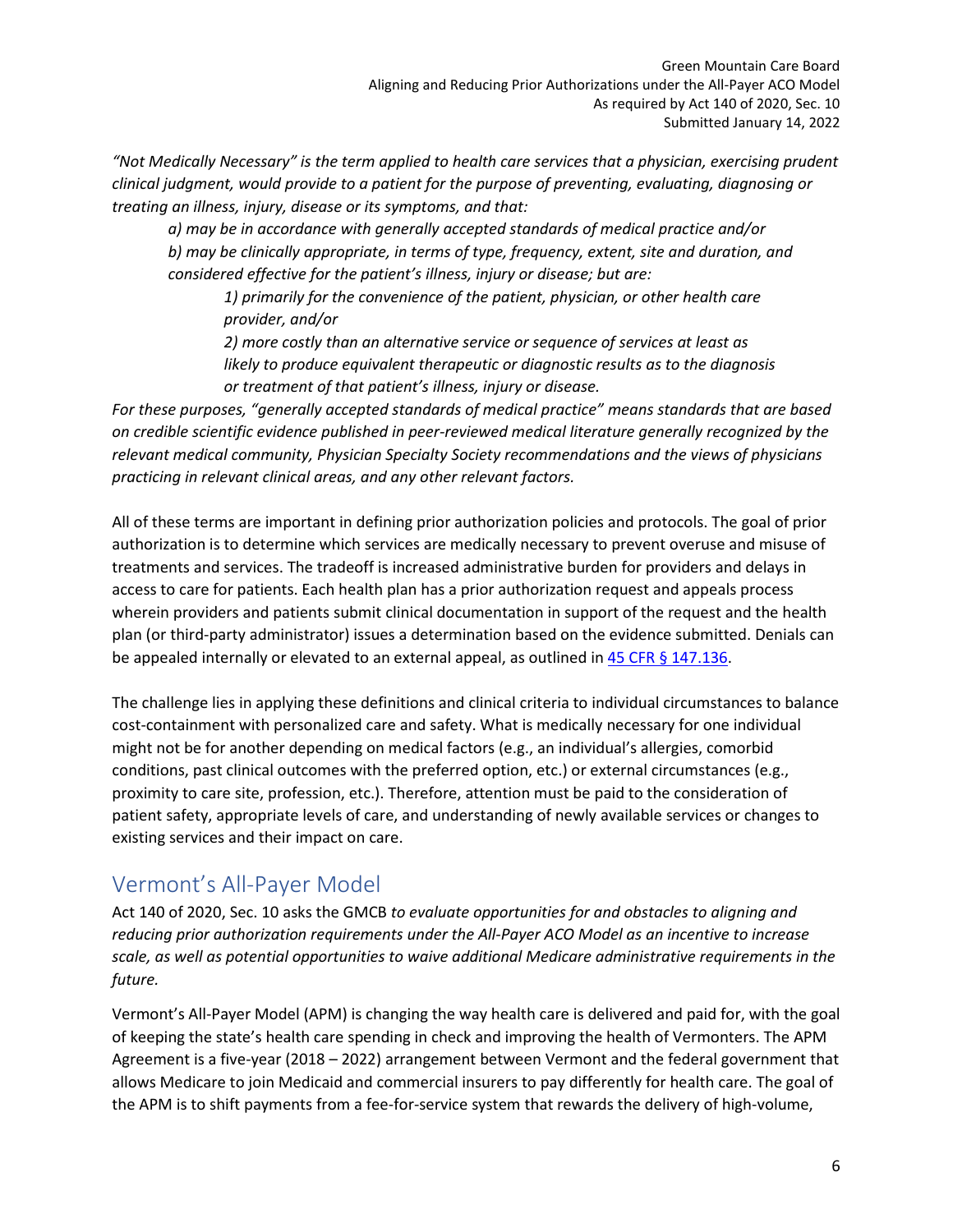high-cost services to a payment system based on value, high quality care, and good health outcomes at a lower cost.

This section of the report discusses prior authorization waivers in the context of the Vermont Medicare ACO Initiative (Medicare's Vermont-specific ACO program, modified from the national Next Generation ACO Model as outlined in the APM Agreement), potential future implications for Medicare Advantage business, and DVHA's Vermont Medicaid Next Generation (VMNG) program.

# <span id="page-7-0"></span>Prior Authorization Waiver and the Vermont Medicare ACO Initiative

Currently, through the APM, flexibilities are specific to the traditional Medicare group and existing federal rules and regulations for prior authorization under this program are limited in scope. For outpatient services in the Medicare program, prior authorization is defined as "the process through which a request for provisional affirmation of coverage is submitted to CMS or its contractors for review before the service is provided to the beneficiary and before the claim is submitted for processing."<sup>[9](#page-7-2)</sup> Through rulemaking, CMS sets a list of services that require prior authorization [\(42 CFR § 419.83\)](https://www.ecfr.gov/current/title-42/chapter-IV/subchapter-B/part-419/subpart-I/section-419.83#p-419.83(a)). In contrast to other payer programs, prior authorization requirements are relatively limited in scope within traditional Medicare and, therefore, present limited opportunities for aligning with other payer programs.

## <span id="page-7-1"></span>Prior Authorization Waivers and Medicare Advantage

Currently, there are no Medicare Advantage plans participating in the Vermont All-Payer ACO Model. It's important to note that, in contrast to traditional Medicare, the use of prior authorization in Medicare Advantage (MA) is more pervasive, though plans were reminded of their flexibilities to waive requirements during the Public Health Emergency.<sup>[10](#page-7-3)</sup> MA Plans are established and regulated by CMS under federal law; the GMCB does not have regulatory authority over these plans. MA Plans are licensed in Vermont by DFR and are required to comply with certain state laws and regulations. A Kaiser Family Foundation analysis of MA plan benefits filed in 2018 found that 4 in 5 MA enrollees are in plans that require prior authorization for some services.<sup>[11](#page-7-4)</sup> In 2018, a report by the HHS Office of Inspector General (OIG) shed light on the rate of prior authorization denials within the MA program. The report examined a total of 448 million requests: 24 million prior authorization requests for services that beneficiaries had not yet received, and 424 million payment requests for services already provided to beneficiaries. Although most of these requests were approved, about 1 million prior authorization requests and 36 million payment requests were denied, for denial rates of 4% and 8%, respectively. The OIG report found a high rate of overturned denials at the MA organization and independent reviewer levels; 1% of denials were appealed by beneficiaries and providers and 75% of appealed denials were overturned. The

<span id="page-7-2"></span><sup>9</sup> 42 CFR § 419.81 [https://www.govinfo.gov/app/details/CFR-2020-title42-vol3/CFR-2020-title42-vol3-sec419-](https://www.govinfo.gov/app/details/CFR-2020-title42-vol3/CFR-2020-title42-vol3-sec419-81/summary) [81/summary.](https://www.govinfo.gov/app/details/CFR-2020-title42-vol3/CFR-2020-title42-vol3-sec419-81/summary)<br><sup>10</sup> COVID-19 Flexibilities Reminder

<span id="page-7-3"></span>

[https://images.magnetmail.net/images/clients/AHA\\_MCHF/attach/2021/August/HPMSMemoCOVID\\_19Flexibilitie](https://images.magnetmail.net/images/clients/AHA_MCHF/attach/2021/August/HPMSMemoCOVID_19FlexibilitiesReminder08202021.pdf) [sReminder08202021.pdf.](https://images.magnetmail.net/images/clients/AHA_MCHF/attach/2021/August/HPMSMemoCOVID_19FlexibilitiesReminder08202021.pdf)<br><sup>11</sup> Prior Authorization in Medicare Advantage Plans: How Often Is It Used? [https://www.kff.org/medicare/issue-](https://www.kff.org/medicare/issue-brief/prior-authorization-in-medicare-advantage-plans-how-often-is-it-used/)

<span id="page-7-4"></span>[brief/prior-authorization-in-medicare-advantage-plans-how-often-is-it-used/.](https://www.kff.org/medicare/issue-brief/prior-authorization-in-medicare-advantage-plans-how-often-is-it-used/)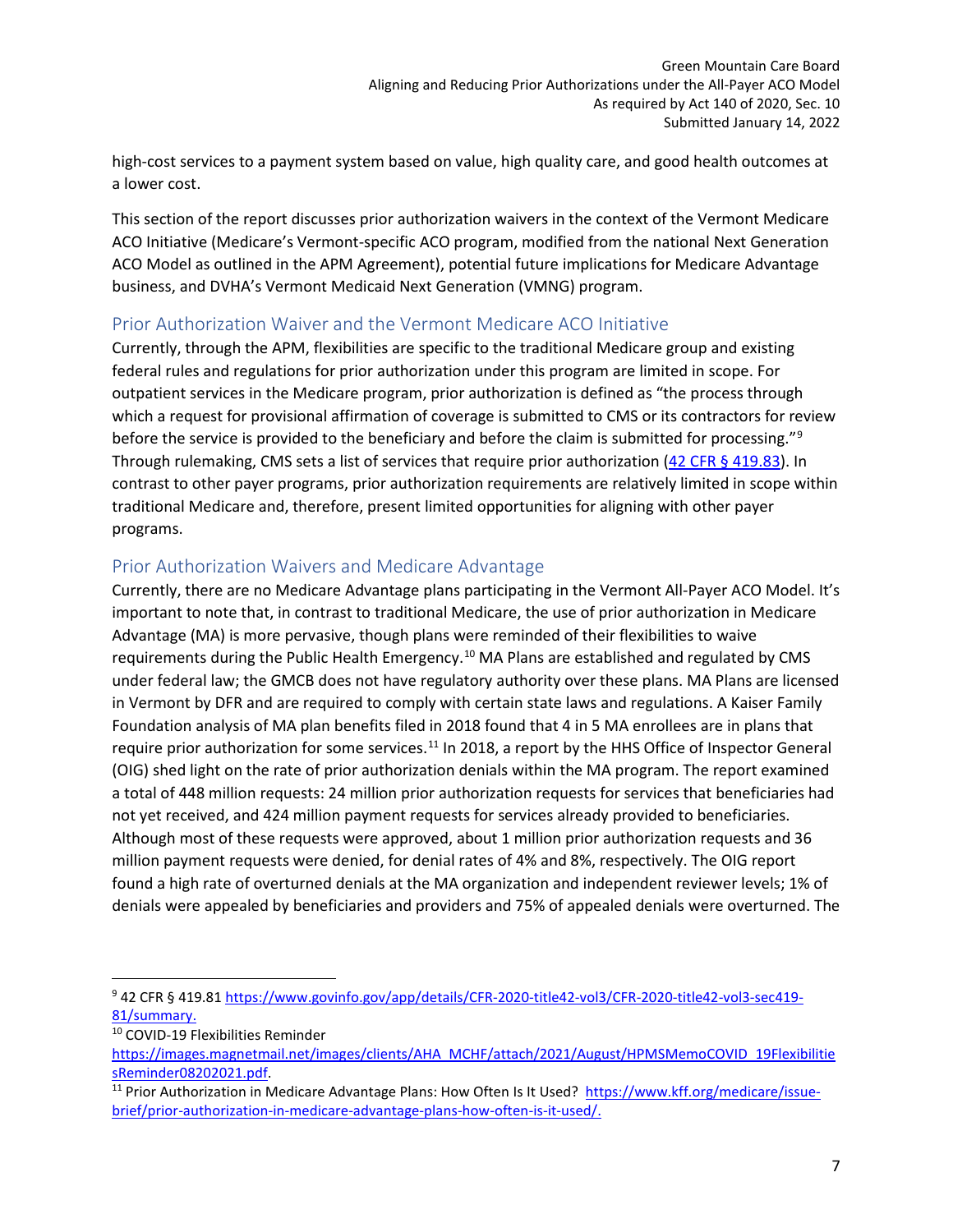OIG report recommended that CMS enhance its oversight of MA contracts, particularly those with high overturn rates and/or low appeal rates.<sup>[12](#page-8-0)</sup>

There is legislation pending in Congress to address some of these challenges. The "Improving Seniors' Timely Access to Care Act of 2021" (H.R. 3173 / S. 3018) would update prior authorization for MA plans by establishing an electronic, real-time prior authorization program, creating annual reporting on requests approved and average response time, and implementing other standards related to quality and timeliness of prior authorization determinations.

CMMI has statutory authority to approve demonstrations that would include MA plans; however, the Secretary is required to prioritize demonstrations which impact traditional Medicare beneficiaries. See [Section 1115A\(a\)\(1\); \(a\)\(4\)\(A\) and \(d\)\(1\)](https://www.ssa.gov/OP_Home/ssact/title11/1115A.htm) of the Social Security Act. When approving a demonstration, the Secretary must ensure that the criteria outlined in Section 1115A are met. The authority over MA plans does not appear to have been exercised to date in the design of demonstrations offered by CMMI. While it is potentially feasible that prior authorizations could be addressed in the next All Payer Model Agreement, the state would need to provide CMMI with a complete analysis of the costs and benefits of waiving or limiting prior authorizations in advance. It is also possible that CMMI may not have the resources to begin to address issues in MA plans for just one state. Further study is needed to complete that analysis and to determine the likelihood of success of that request.

In addition, Act 140 of 2020, Sec. 10 legislation indicates that a key rationale for removing prior authorizations is to increase scale in the ACO program. Currently, none of Vermont's Medicare Advantage plans are participating in the ACO programs which is a necessary prerequisite before beneficiaries would be included in the scale calculation. Accordingly, removing prior authorizations in MA plans will not impact scale at this time.

<span id="page-8-0"></span><sup>&</sup>lt;sup>12</sup> HHS Office of Inspector General. Report (OEI-09-16-00410), 2018. Medicare Advantage Appeal Outcomes and Audit Findings Raise Concerns About Service and Payment Denials. [https://oig.hhs.gov/oei/reports/oei-09-16-](https://oig.hhs.gov/oei/reports/oei-09-16-00410.asp) [00410.asp.](https://oig.hhs.gov/oei/reports/oei-09-16-00410.asp)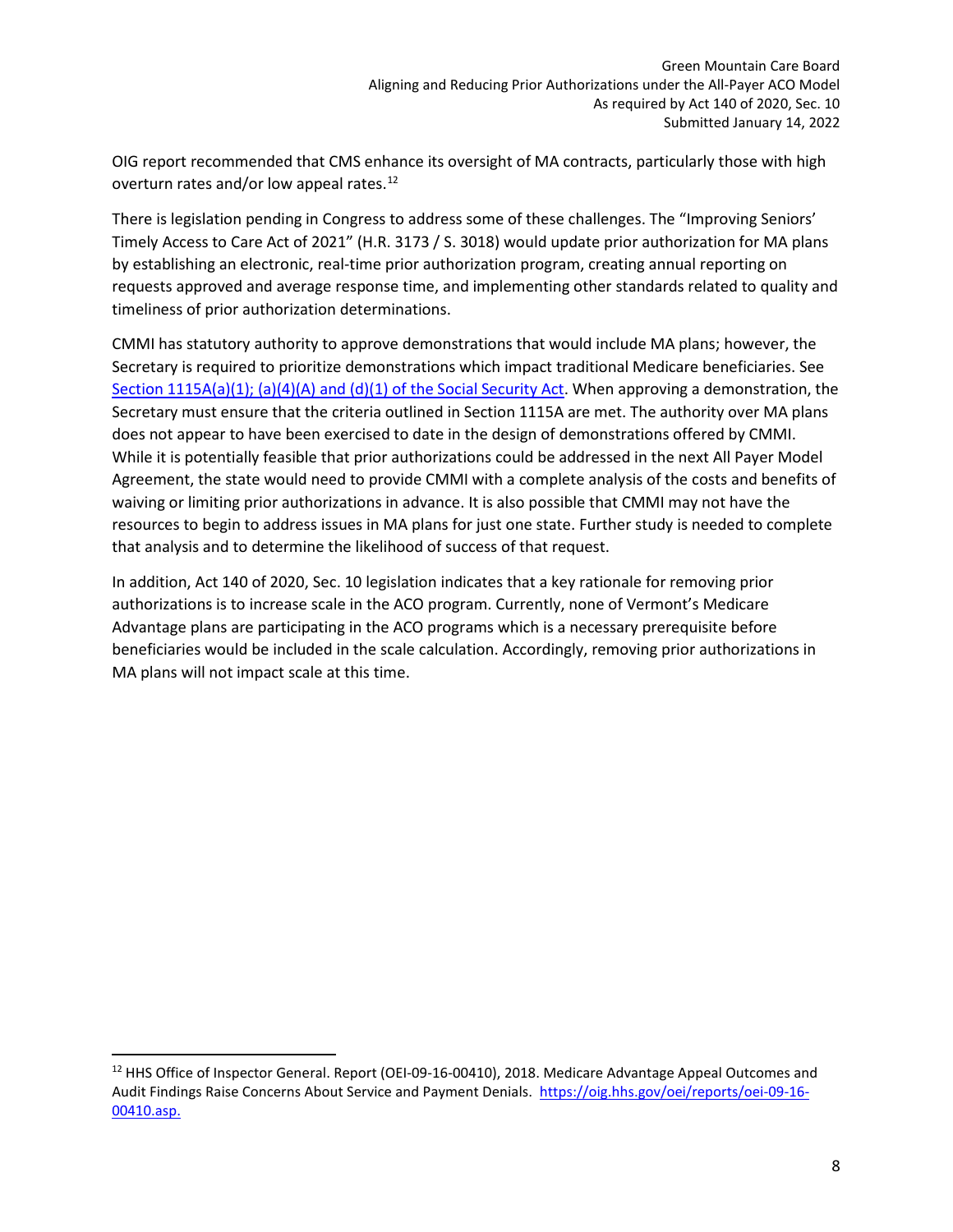# <span id="page-9-0"></span>Prior Authorization Waiver and the Vermont Medicaid Next Generation (VMNG) Program

In 2017, DVHA executed the first Vermont Medicaid Next Generation (VMNG) ACO contract with OneCare Vermont (referred to as "OneCare"). The program stipulates that DVHA will pay OneCare an All-Inclusive Population Based Payment (AIPBP) for DVHA's attributed members to cover the cost of medical care by OneCare's provider network. Because OneCare assumes financial risk for all services included in Total Cost of Care (TCOC), the program has a prior authorization waiver for TCOC services for attributed members, which reduces administrative burden on provider practices and supports providers following best practices and determining appropriate care for their patients.

While implementing the Vermont Medicaid Next Generation ACO program in 2018, DVHA and OneCare sought to make a distinction between prior authorization for the sake of utilization management as opposed to clinical review of requests for reasons related to patient care and safety. Though prior authorization is waived for most ACO-covered services, DVHA retains responsibility for the care and safety of its entire membership and will remain responsible for clinically reviewing prior authorizations for a subset of services (mainly complex durable medical equipment, DME) that have been identified as having the potential to cause harm to members if prescribed or used incorrectly. This responsibility applies to all its members, regardless of ACOattribution status. DVHA also continues to require prior authorization for a small subset of physician-administered drugs where the prior authorization process is used as a tool to guide providers to select drugs on DVHA's Preferred Drug List (PDL) which result in the lowest net cost for DVHA, or to assure compliance with rebate agreements. DVHA will make further refinements to its claimsprocessing system to adjust for changes to the prior authorization waiver through the life of the VMNG program.

#### **DVHA Act 140 Report Highlights:**

- There is an active waiver of prior authorization through the Vermont Medicaid Next Generation ACO program, and the Department has explored modifying prior authorization requirements at the payer level to more closely align with that waiver where appropriate.
- The Department formed a work group of various subject matter experts in February of 2021 to examine categories of health care services and issue recommendations on modifications of prior authorization requirements for those services.
- Based on that work group's findings, the Department is recommending changes to prior authorization requirements in the following areas: high tech imaging, durable medical equipment/ supplies/prosthetics/orthotics, dental services, physical, occupational, and speech therapies, out-of-network services, chiropractic services, highdollar services, and imminent harm codes.
- The Department will need to continue to gather stakeholder feedback on these recommendations, seek State and federal approval where necessary for any modifications to its prior authorization rules, determine how to operationalize any modifications in its claims processing system, and conduct outreach, education, and communication to providers and members prior to implementing changes.

The prior authorization waiver as modified and implemented in 2018 continues for ACO-attributed members. In 2022 over 126,290 Medicaid members are prospectively attributed to the ACO and qualify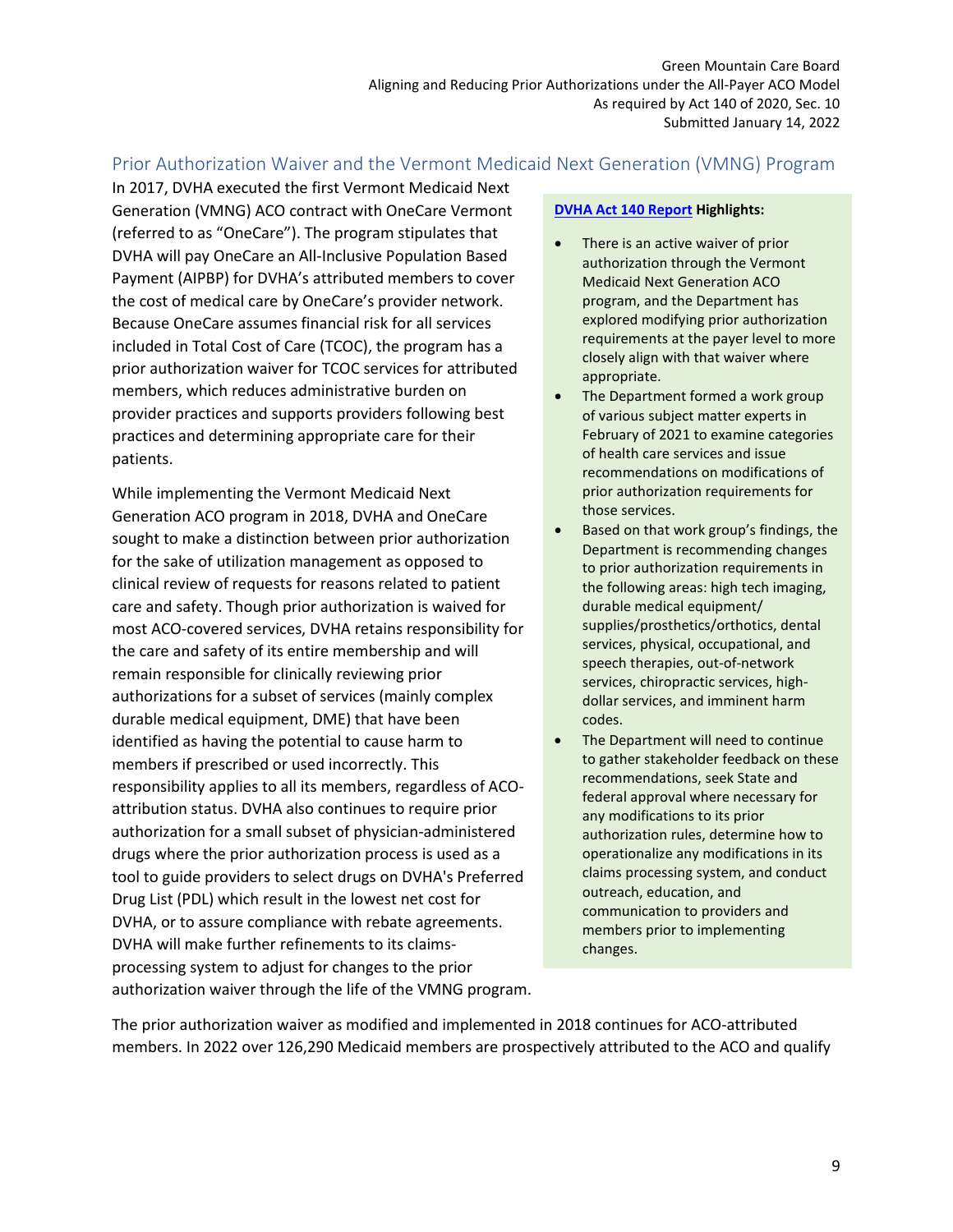for the prior authorization waiver. <sup>[13](#page-10-1)</sup> DVHA is actively exploring broadening ACO prior authorization waivers to all Medicaid providers and members based on learnings from the ACO prior authorization waiver, with a goal of reducing administrative burden by creating one uniform set of rules around prior authorization for the entire Medicaid population.

# <span id="page-10-0"></span>Commercial Insurer Prior Authorization Efforts

In addition to the prior authorization requirements in Act 140 of 2020, Blue Cross Blue Shield of Vermont (BCBSVT) and MVP Health Care (MVP) have implemented additional prior authorization processes and requirements in an effort to reduce administrative burden. These processes and requirements are not currently limited to ACO-attributed individuals or ACO-participating providers.

MVP Health Care created a quick guide on its prior authorization process and requirements for all MVP Health Care health plans. Due to COVID-19, MVP made utilization changes in response to the directive to lessen administrative burden made by the New York State Department of Financial Services. MVP suspended certain prior authorization requirements for all lines of business and continues to review prior authorizations for all other services (see Appendix D for more information).

BCBSVT implemented the Provider Passport Pilot in February of 2020 and is required to publicly report details about its program beginning January 15, 2022, per Act 140, Sec. 11 (see Appendix C for more information). This program divides providers with a required minimum number of studies ordered (20 per year for primary care providers and 50 per year for specialty providers) into three tiers which are segregated by historical rates of adherence to policy criteria. Under the Provider Passport Pilot, providers are authorized exemption from prior authorization for a subset of services for a 2-year period and re-authorization is done through an audit of 10% of previously ordered studies. Furthermore, utilization is monitored quarterly to identify adverse increases. The tiers are broken down by prior authorization approval rates:

- Tier 1: 97%+ approval rate
	- o Approval: automatic.
	- o Process: simplified. No clinical information or criteria submitted.
- Tier 2: 95-97% approval rate
	- o Approval: automatic.
	- o Process: clinical criteria submitted to gauge adherence, but service requests are not denied.
- Tier 3: below 95% approval rate
	- o Approval: depends on submission.
	- o Process: standard prior authorization process.

<span id="page-10-1"></span><sup>13</sup> 2022 DVHA prospective attribution. See slide 90:

[https://gmcboard.vermont.gov/sites/gmcb/files/documents/OCV\\_FY22\\_StaffPresentation\\_FINAL\\_20211208\\_reda](https://gmcboard.vermont.gov/sites/gmcb/files/documents/OCV_FY22_StaffPresentation_FINAL_20211208_redacted_0.pdf) [cted\\_0.pdf.](https://gmcboard.vermont.gov/sites/gmcb/files/documents/OCV_FY22_StaffPresentation_FINAL_20211208_redacted_0.pdf)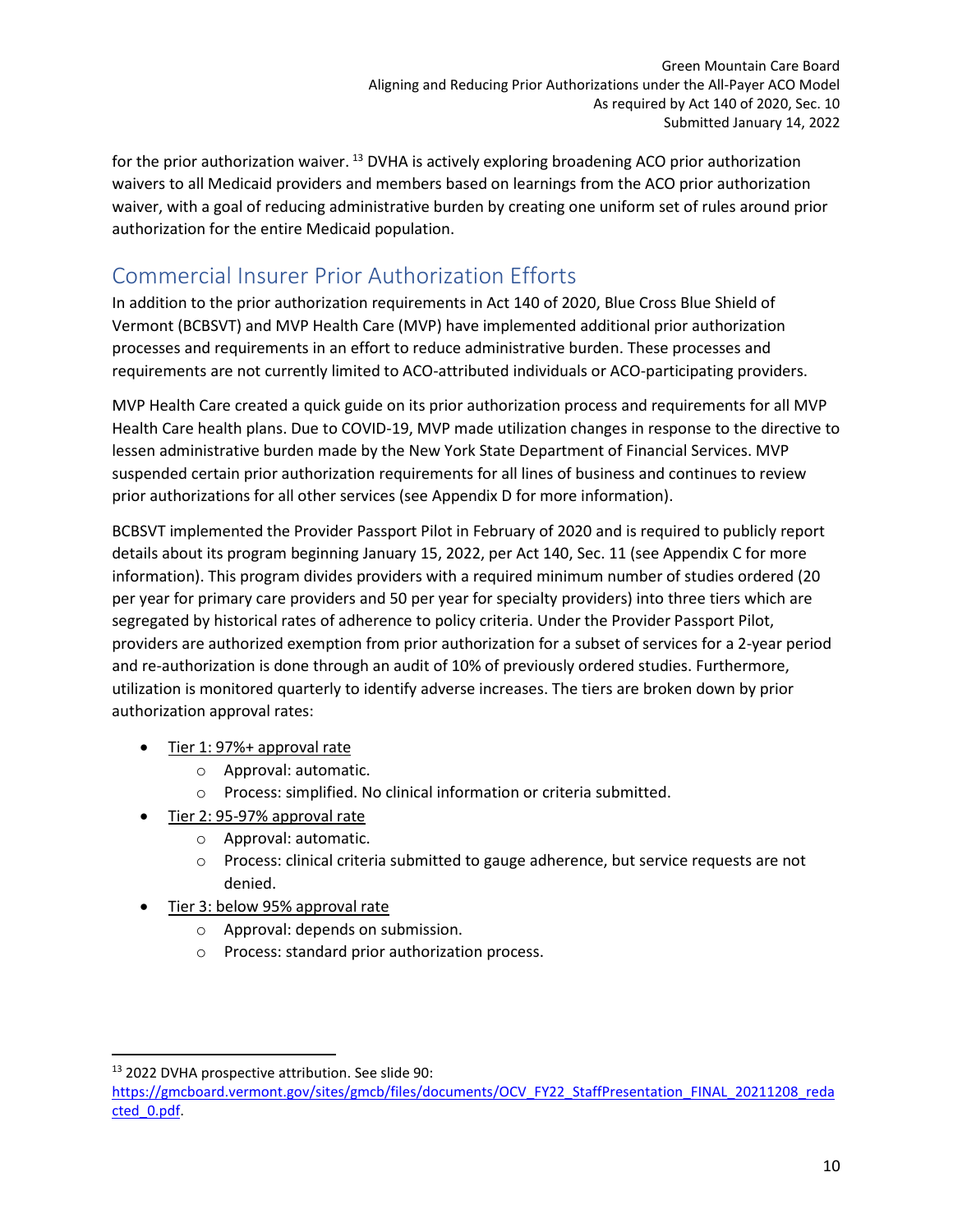# <span id="page-11-0"></span>Prior Authorization and All-Payer ACO Model Evaluation & Workgroup Findings

Participants in the GMCB-convened workgroup included representatives from the Agency of Human Services (AHS), DVHA, DFR, BCBSVT, MVP, Health Care Advocate (HCA), OneCare Vermont (OCV), HealthFirst, Vermont Association of Hospitals and Health Systems (VAHHS), and Vermont Medical Society (VMS). Over three meetings the workgroup discussed the opportunities for and obstacles to aligning and reducing prior authorizations under the All-Payer ACO Model, revealing the key findings below.

# <span id="page-11-1"></span>Opportunities to align and reduce prior authorizations under APM

- Quantity limits for prior authorizations can be problematic. For example, for continuous glucose monitors, test strips, etc. for patients with diabetes if not ordered properly could result in gaps in quality care.
- The COVID-19 public health emergency pushed states and health insurers to waive many prior authorization requirements temporarily. Lessons learned from these temporary prior authorization waivers may shed light on opportunities to continue waiving certain requirements.
- Prior authorization requirements are not aligned across payers, which contributes to administrative burden, even though roughly 96% of service-based prior authorizations are approved.[14](#page-11-3)
- Physicians and their staff spend an average of two business days (16 hours) each week completing prior authorizations. [15](#page-11-4)

# <span id="page-11-2"></span>Obstacles to aligning and reducing prior authorizations under APM

- Prior authorization requirements are intended to support quality and safety and help to eliminate fraud, along with containing costs.
- The prior authorization process is very complex and must consider the provider taking on financial accountability (risk). Provider accountability for the cost of care under alternative payment models (e.g., ACO arrangements) provide a check on the incentive to refer patients for services that may not be clinically necessary or appropriate. As more providers and payers engage in alternative payment models with provider accountability for cost and quality of care, payers may feel that prior authorization is less necessary as a utilization management tool.
- Medical necessity or review policies are written based on best evidence and prior authorizations exist with the intent to make sure providers are following best practices and clinical guidelines across communities, as well as contain costs. The purpose of this legislative ask is to align providers behind best practices and lower burden. However, if reductions in prior authorization are not made carefully and utilization of higher cost services increases, health insurance rates

<span id="page-11-3"></span><sup>14</sup> 2021 Health Insurers Annual Reports, Act 152: [https://dfr.vermont.gov/industry/insurance/health](https://dfr.vermont.gov/industry/insurance/health-insurance/reports)[insurance/reports.](https://dfr.vermont.gov/industry/insurance/health-insurance/reports)<br><sup>15</sup> AMA 2020 Prior Authorization (PA) Physician Survey. [https://www.ama-assn.org/system/files/2021-04/prior-](https://www.ama-assn.org/system/files/2021-04/prior-authorization-survey.pdf)

<span id="page-11-4"></span>[authorization-survey.pdf.](https://www.ama-assn.org/system/files/2021-04/prior-authorization-survey.pdf)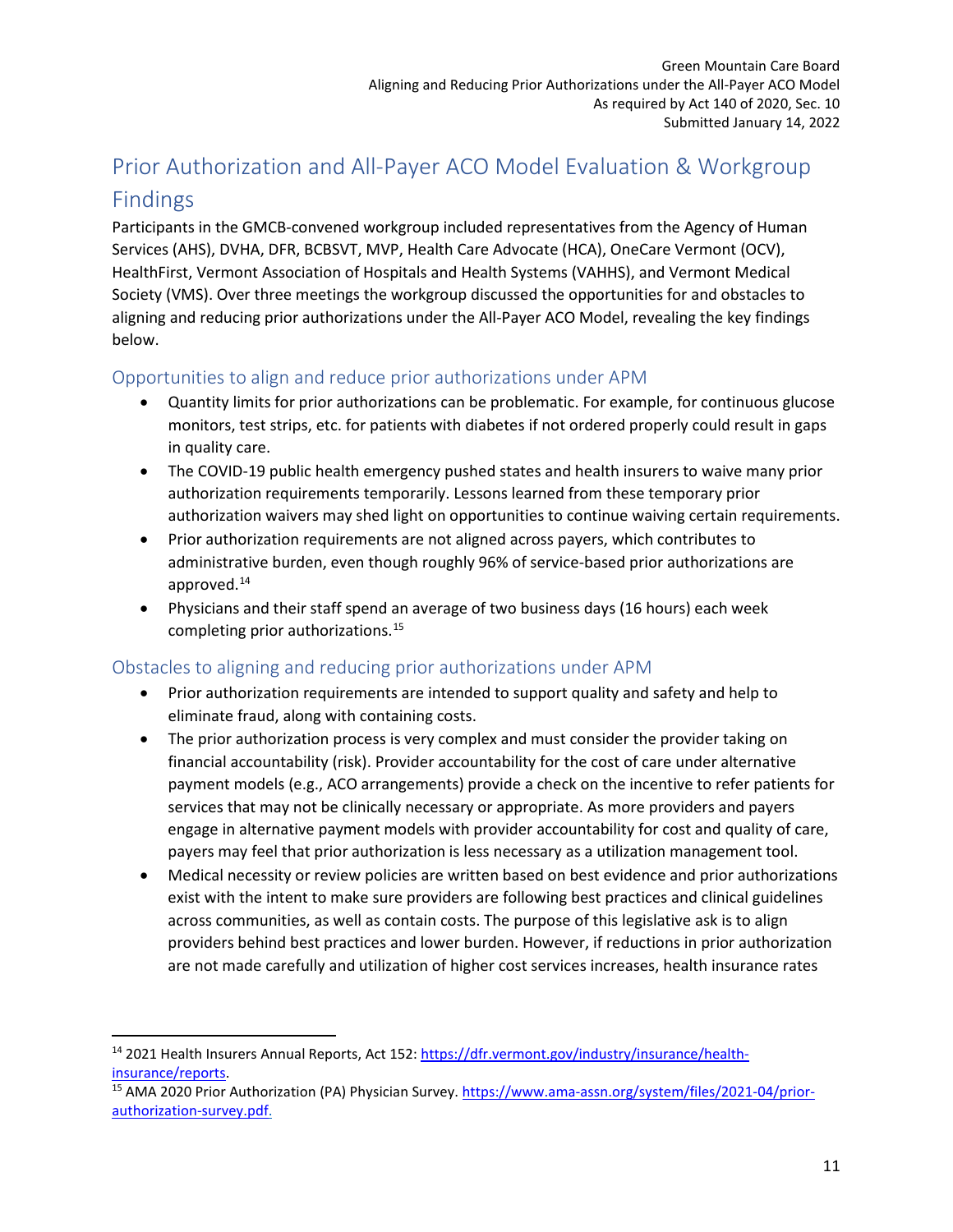may increase with no clinical benefit. Though not discussed in detail in this report, pharmaceuticals also have an impact on premiums in the commercial market.

# <span id="page-12-0"></span>Recommendations

Considering the limited scope of prior authorizations under the Medicare umbrella, it would be burdensome for the State to pursue additional exemptions under the current Agreement. However, Vermont should continue to work to reduce and align prior authorization requirements as appropriate for other payers operating in the State. Below is a summary of the recommendations and potential next steps to continue the work around reducing and aligning prior authorization requirements in Vermont. Future work could be dedicated to understanding alignment, cost and risk associated with prior authorization processes through additional stakeholder engagement.

# <span id="page-12-1"></span>Alignment

- **Align prior authorizations where clinically appropriate.** The workgroup began to crosswalk prior authorizations across payer types, but were hindered by inconsistencies in reporting modality, timeframes, and year-over-year changes.
- **Narrow the focus on prior authorization work.** A dedicated focus to common, routine chronic medical conditions and/or procedures. It is also recognized that attention should be paid to prescription drugs and their impact on overall patient health and safety, as addressed in the HCA's recommendation letter (Appendix E).
- **Develop more detailed understanding of prior authorization process.** The workgroup identified a need for a deeper understanding of the underlying elements and definitions of prior authorization, including patient safety and appropriate care. In addition, new services, changes to existing to services, and changes to best practice guidelines must be regularly incorporated into prior authorization processes.
- **Look into prior authorizations for different provider types.** Primary care providers, specialists/procedural-based clinicians, and facilities may face different issues around prior authorizations and therefore next steps may need to be tailored to different provider types.

## <span id="page-12-2"></span>Cost

• **Look at administrative costs.** When evaluating programs, consider focusing on administrative costs used to review the prior authorizations at both the payer and provider levels, including administrative procedures necessary to oversee and audit prior authorization waiver programs.

## <span id="page-12-3"></span>Risk

• **Further discuss the role of value-based alternative payment methodologies and provider financial risk.** It is important to discuss more broadly the transition to value-based payment models where providers are taking financial risk and accountability for cost and quality, and potential impacts of changing payment incentives on the need for prior authorizations at both the payer and provider level.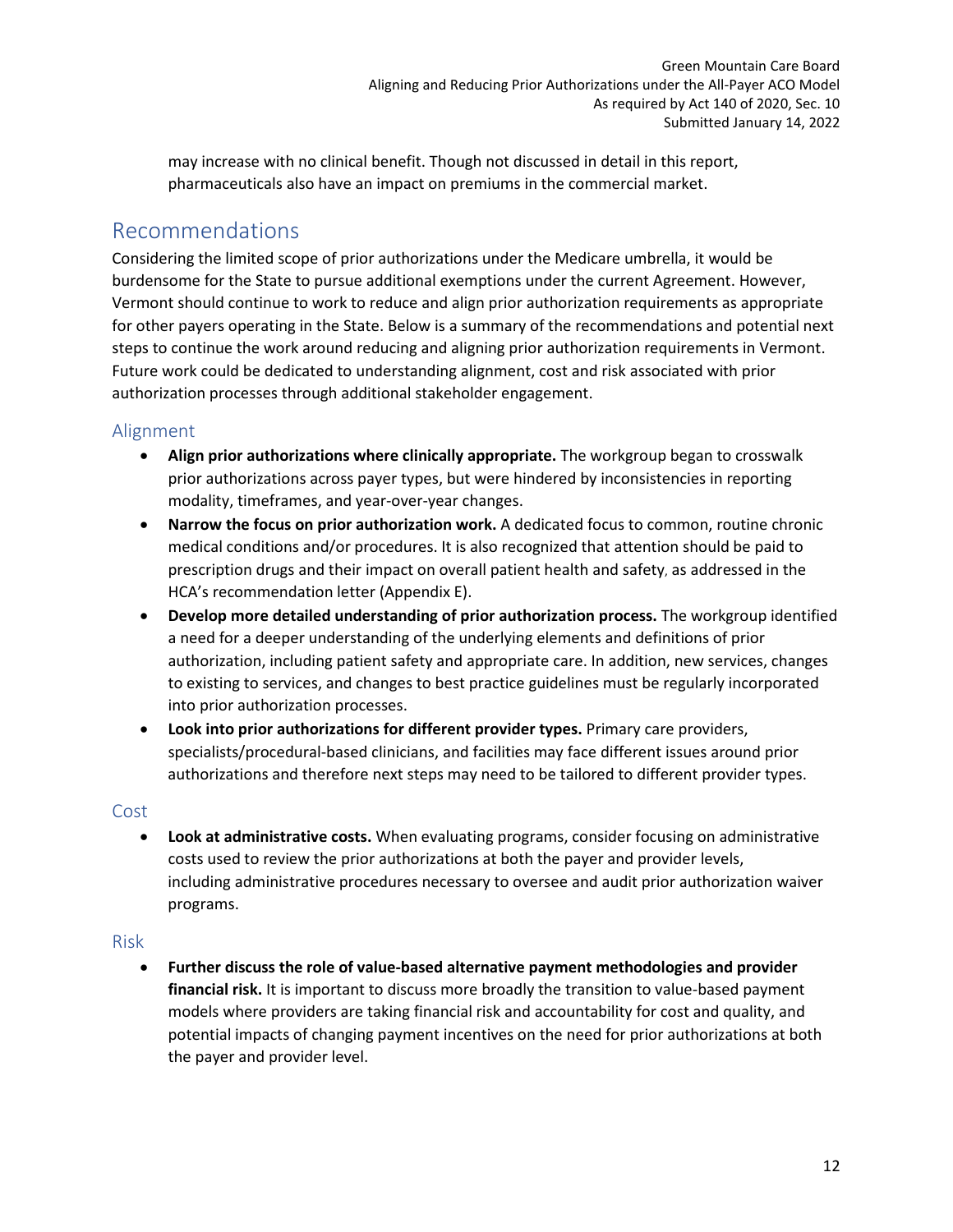# <span id="page-13-0"></span>Conclusion

The workgroup agreed it was important to include background information on prior authorizations to outline why a clearer focus is essential when discussing how to align and reduce prior authorization requirements. The workgroup and other stakeholders expressed that reviewing and cataloging prior authorization requirements for procedures for common, routine chronic medical conditions would be most valuable to providers and patients and would allow for future work on alignment across payer programs. With the specific ask to the GMCB surrounding its involvement in the current APM Agreement, it should be noted that the ability to seek waivers pertains specifically to the State's relationship with Medicare. Traditional Medicare requires prior authorizations only for a small subset of specialized procedures, and hence there is limited ability to use the current Agreement as a tool to align prior authorizations.

The workgroup identified several key areas of further exploration around understanding alignment, cost and risk associated with prior authorization processes that would benefit from additional stakeholder engagement. The GMCB currently has no regulatory authority to require information from payers through the Rate Review process, nor through the voluntary nature of participating in the Vermont All-Payer ACO Model.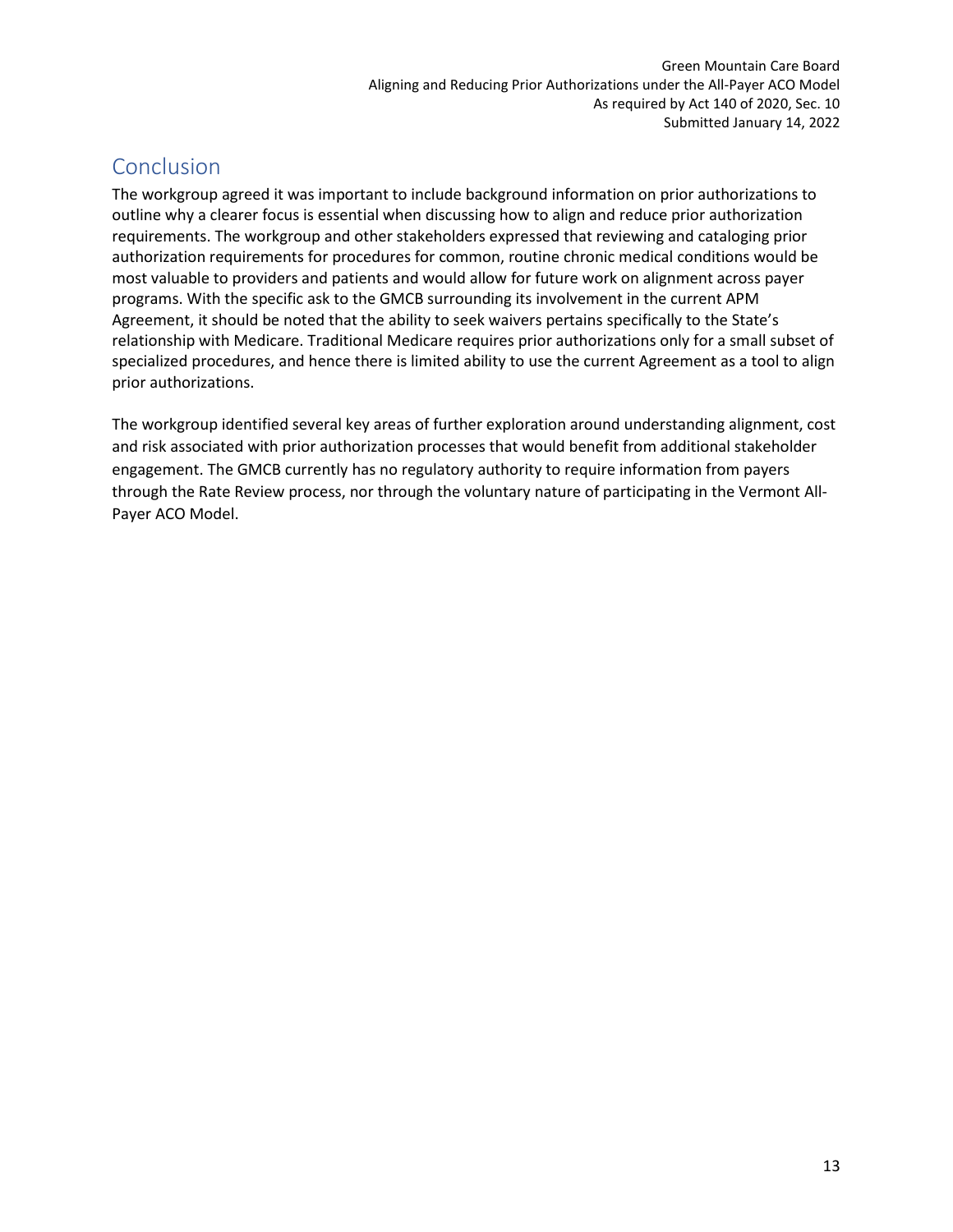Green Mountain Care Board Aligning and Reducing Prior Authorizations under the All-Payer ACO Model As required by Act 140 of 2020, Sec. 10 Submitted January 14, 2022

<span id="page-14-0"></span>Appendices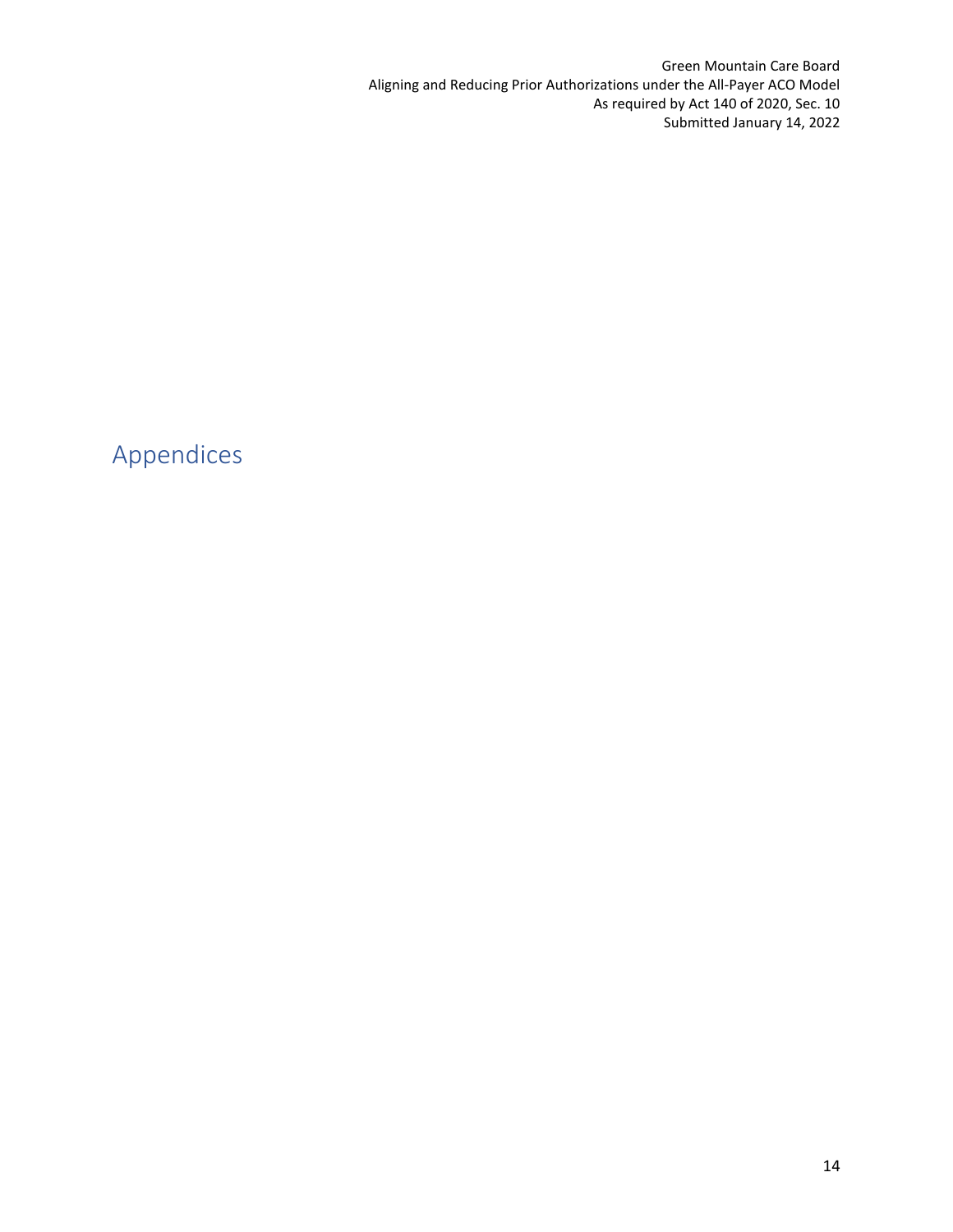

# Definition of "Medically Necessary"

"Medically Necessary" or "Medical Necessity" are terms applied to health care services that a physician, exercising prudent clinical judgment, would provide to a patient for the purpose of preventing, evaluating, diagnosing or treating an illness, injury, disease or its symptoms, and that are:

a) in accordance with generally accepted standards of medical practice;

b) clinically appropriate, in terms of type, frequency, extent, site and duration, and considered effective for the patient's illness, injury or disease; and

c) not primarily for the convenience of the patient, physician, or other health care provider, and

d) not more costly than an alternative service or sequence of services at least as likely to produce equivalent therapeutic or diagnostic results as to the diagnosis or treatment of that patient's illness, injury or disease.

For these purposes, "generally accepted standards of medical practice" means standards that are based on credible scientific evidence published in peer-reviewed medical literature generally recognized by the relevant medical community, Physician Specialty Society recommendations and the views of physicians practicing in relevant clinical areas, and any other relevant factors.

Additionally, the services must meet all of the Medical Technology Assessment Guidelines that appear in Blue Cross Blue Shield of Massachusetts Medical Policy #350.

# Definition of "Investigational"

"Investigational" is the term applied to health care services that a physician, exercising prudent clinical judgment, would provide to a patient for the purpose of preventing, evaluating, diagnosing or treating an illness, injury, disease or its symptoms, and that are:

a) not in accordance with generally accepted standards of medical practice and/or

b) not clinically appropriate, in terms of type, frequency, extent, site and duration, and considered effective for the patient's illness, injury or disease; and

For these purposes, "generally accepted standards of medical practice" means standards that are based on credible scientific evidence published in peer-reviewed medical literature generally recognized by the relevant medical community, Physician Specialty Society recommendations and the views of physicians practicing in relevant clinical areas, and any other relevant factors.

Additionally, the services do not meet one or more of the Medical Technology Assessment Guidelines that appear in Blue Cross Blue Shield of Massachusetts Medical Policy #350.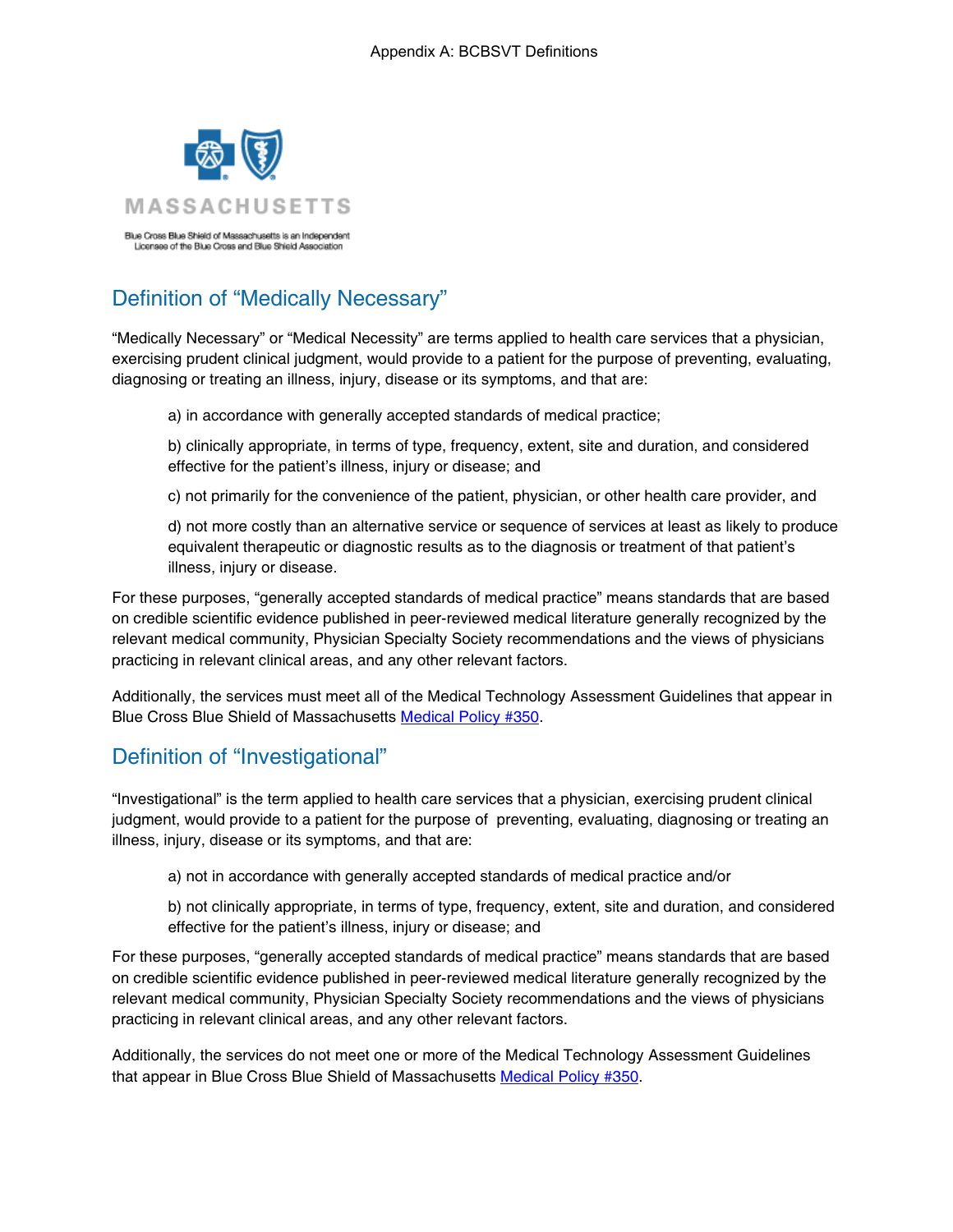# Definition of "Not Medically Necessary"

"Not Medically Necessary" is the term applied to health care services that a physician, exercising prudent clinical judgment, would provide to a patient for the purpose of preventing, evaluating, diagnosing or treating an illness, injury, disease or its symptoms, and that:

a) may be accordance with generally accepted standards of medical practice and/or

b) may be clinically appropriate, in terms of type, frequency, extent, site and duration, and considered effective for the patient's illness, injury or disease; **but are**:

1) primarily for the convenience of the patient, physician, or other health care provider, and/or

2) more costly than an alternative service or sequence of services at least as likely to produce equivalent therapeutic or diagnostic results as to the diagnosis or treatment of that patient's illness, injury or disease.

For these purposes, "generally accepted standards of medical practice" means standards that are based on credible scientific evidence published in peer-reviewed medical literature generally recognized by the relevant medical community, Physician Specialty Society recommendations and the views of physicians practicing in relevant clinical areas, and any other relevant factors.

Additionally, the services must meet all of the Medical Technology Assessment Guidelines that appear in Blue Cross Blue Shield of Massachusetts Medical Policy #350.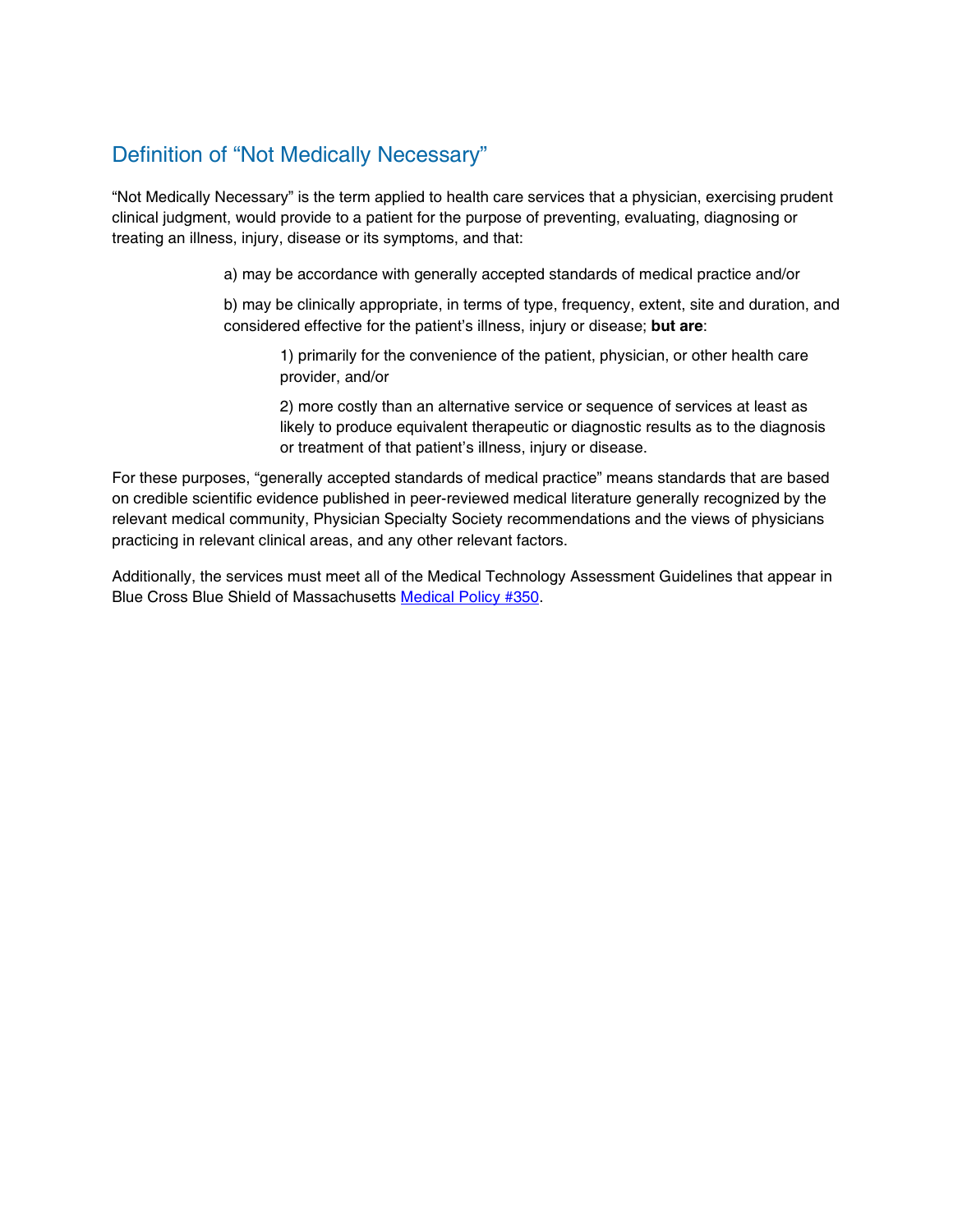## Appendix B: Vermont Medical Society Need for Gold Card Programs/Reduction of Prior Authorizations

- We cannot afford to have one more primary care provider retire early or switch to inpatient practice because of administrative burdens.
- In Vermont, 15% of primary care physician are planning to retire or reduce hours in Vermont within 12 months. [\(https://www.healthvermont.gov/sites/default/files/documents/pdf/HS-](https://www.healthvermont.gov/sites/default/files/documents/pdf/HS-Stats-phys18-ppt-.pdf)[Stats-phys18-ppt-.pdf\)](https://www.healthvermont.gov/sites/default/files/documents/pdf/HS-Stats-phys18-ppt-.pdf)
- In the Summer of 2017, the Green Mountain Care Board conducted a Clinician Landscape Survey of over 400 Vermont clinicians to assess overall morale and the factors affecting providers' decisions to practice in hospital or independent settings. The results revealed that *regardless of the employment setting or area of specialization*, "paperwork, billing and administrative/regulatory burden" were among the most frequently cited sources of provider frustration and threat to practice success [\(https://gmcboard.vermont.gov/sites/gmcb/files/files/resources/reports/Vermont%20Clinician](https://gmcboard.vermont.gov/sites/gmcb/files/files/resources/reports/Vermont%20Clinician%20Landscape%20Study%20Report%20October_1_2017_FINAL.pdf) [%20Landscape%20Study%20Report%20October\\_1\\_2017\\_FINAL.pdf\)](https://gmcboard.vermont.gov/sites/gmcb/files/files/resources/reports/Vermont%20Clinician%20Landscape%20Study%20Report%20October_1_2017_FINAL.pdf)
- A December 2018 survey by the American Medical Association showed that a strong majority **(88%** and **86%)** of physicians report that the **number of PAs** required for prescription medications and medical services **has increased** over the last five years. [\(https://www.ama](https://www.ama-assn.org/system/files/2019-02/prior-auth-2018.pdf)[assn.org/system/files/2019-02/prior-auth-2018.pdf\)](https://www.ama-assn.org/system/files/2019-02/prior-auth-2018.pdf)
- The Vermont Medical Society assessed its physician members regarding the state of prior authorizations in 2013. 94% of respondents believed that the prior authorization process had a negative impact on their ability to treat patients, 81% reported that it is very or extremely difficult to determine when a PA will be required and 43% had made an emergency room or specialist referral to avoid having to go through the prior authorization process.
- For every hour of physicians' clinical face time with patients, nearly 2 additional hours are spent on desk work – a recent time study revealed that during the office day, physicians spent 27.0% of their total time on direct clinical face time with patients and 49.2% of their time on EHR and desk work [\(https://pubmed.ncbi.nlm.nih.gov/27595430/\)](https://pubmed.ncbi.nlm.nih.gov/27595430/)
- Gold Card programs were included as a recommendation in the report of the Rural Health Taskforce both as a workforce initiative and administrative burden initiative [\(https://gmcboard.vermont.gov/sites/gmcb/files/documents/Rural%20Health%20Services%20T](https://gmcboard.vermont.gov/sites/gmcb/files/documents/Rural%20Health%20Services%20Task%20Force-%20Act%2026%20of%202019%20-%20Report%20%26%20Recommendations.pdf) [ask%20Force-%20Act%2026%20of%202019%20-%20Report%20%26%20Recommendations.pdf\)](https://gmcboard.vermont.gov/sites/gmcb/files/documents/Rural%20Health%20Services%20Task%20Force-%20Act%2026%20of%202019%20-%20Report%20%26%20Recommendations.pdf)
- The Green Mountain Care Board has been advancing prior authorization initiatives since 2013 when Board Member Dr. Al Ramsey led a prior authorization waiver pilot program to test eliminating prior authorizations for two classes of drugs and MRIs for low back pain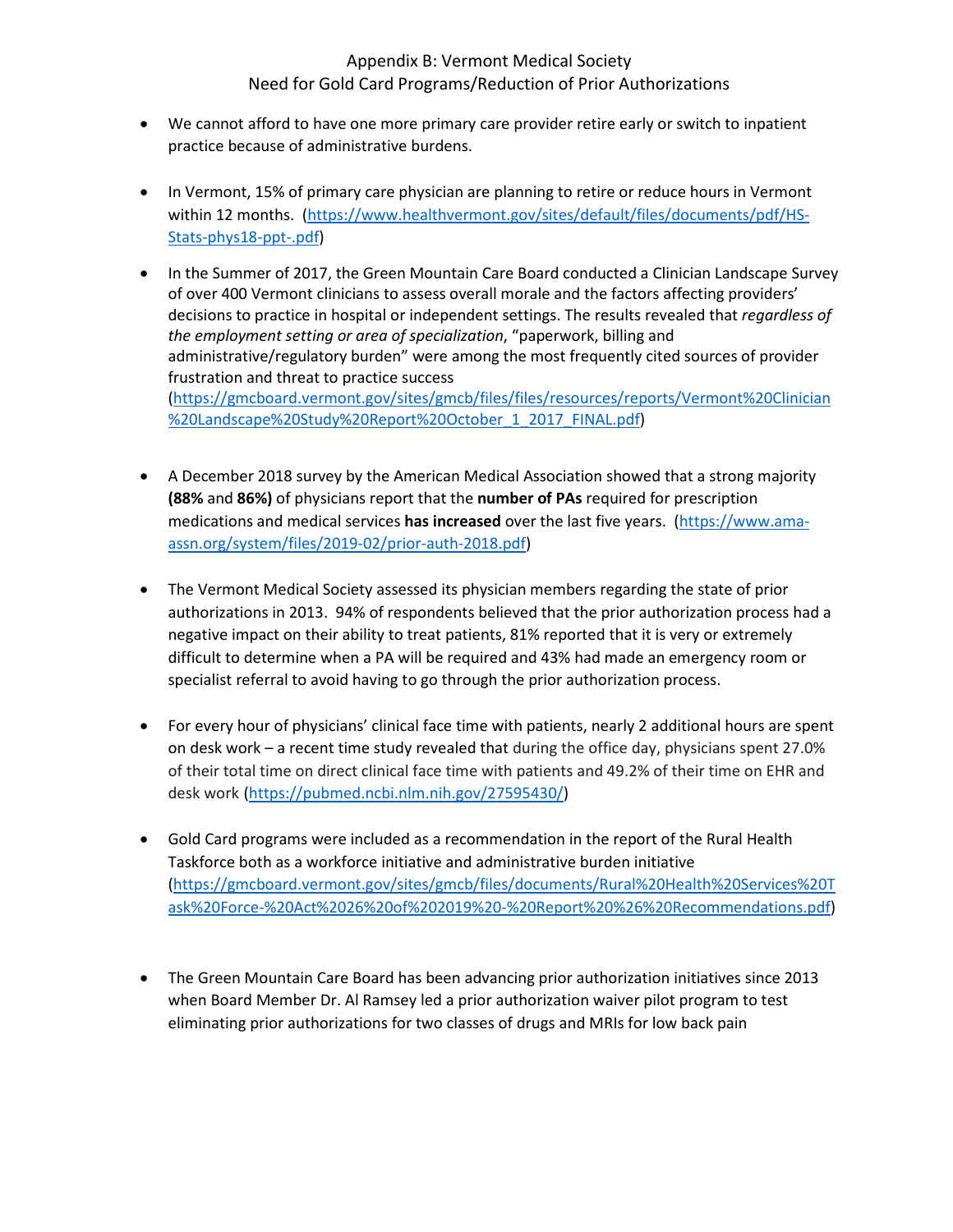### Appendix B: Vermont Medical Society Need for Gold Card Programs/Reduction of Prior Authorizations

- It is time for meaningful action for every payer to be able to advance a program that includes an exemption for providers who adhere to evidence-based medicine
- Gold Card type programs were the first recommendation in a consensus statement on improving the prior authorization process jointly drafted by the American Medical Association, AHIP, BCBS Association and the American Hospital Association in January 2018 [\(https://www.ama-assn.org/sites/ama-assn.org/files/corp/media-browser/public/arc](https://www.ama-assn.org/sites/ama-assn.org/files/corp/media-browser/public/arc-public/prior-authorization-consensus-statement.pdf)[public/prior-authorization-consensus-statement.pdf\)](https://www.ama-assn.org/sites/ama-assn.org/files/corp/media-browser/public/arc-public/prior-authorization-consensus-statement.pdf)
- However, a follow-up survey of providers nationwide after the Consensus Statement was drafted shows that only 8% of physicians report contracting with health plans that offer programs that exempt providers from PA. [\(https://www.ama-assn.org/system/files/2019-](https://www.ama-assn.org/system/files/2019-03/prior-auth-survey.pdf) [03/prior-auth-survey.pdf\)](https://www.ama-assn.org/system/files/2019-03/prior-auth-survey.pdf)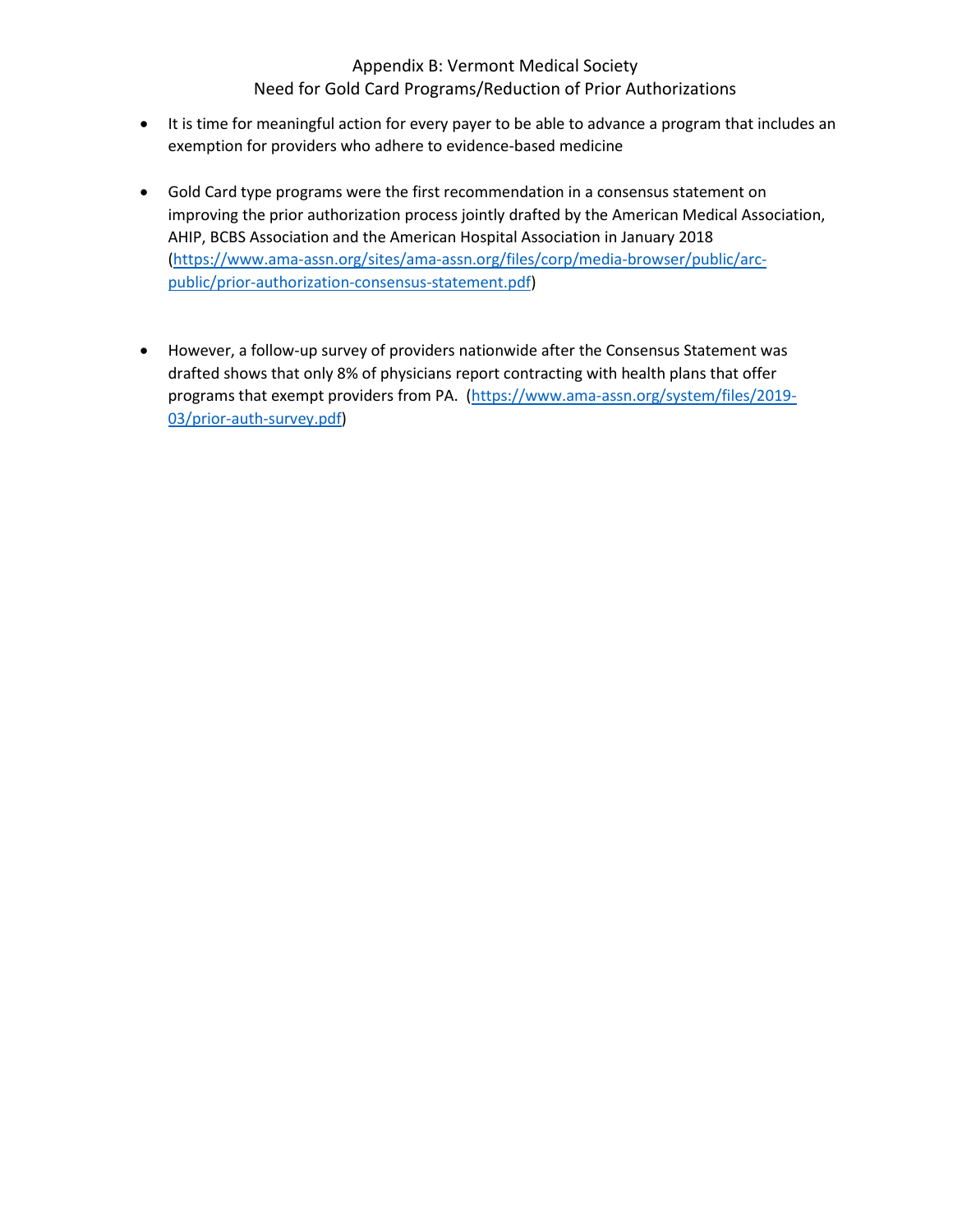# **BCBSVT Provider Passport Pilot**

# **Timeline leading to development:**

- 2017- BCBSVT discussions with a primary care group re utilization variation in radiology showed practice impact rates ranging from 1-17% at the individual provider level
- 2017-18 participated with primary care advisory group of GMCB discussed burden of prior authorization (PA) for providers but also safety and cost impact – constructive discussions
- 2018 Joint PA consensus statement (BCBSA included)
- September 2018 GMCB Prior Authorization Panel discussed impacts of up to 35% (1 in 3 orders) were not consistent with appropriate use criteria in VT but noted a wide variation in provider performance
- Operational work begins in late 2018 through 2019 with GoLive 2/1/2020



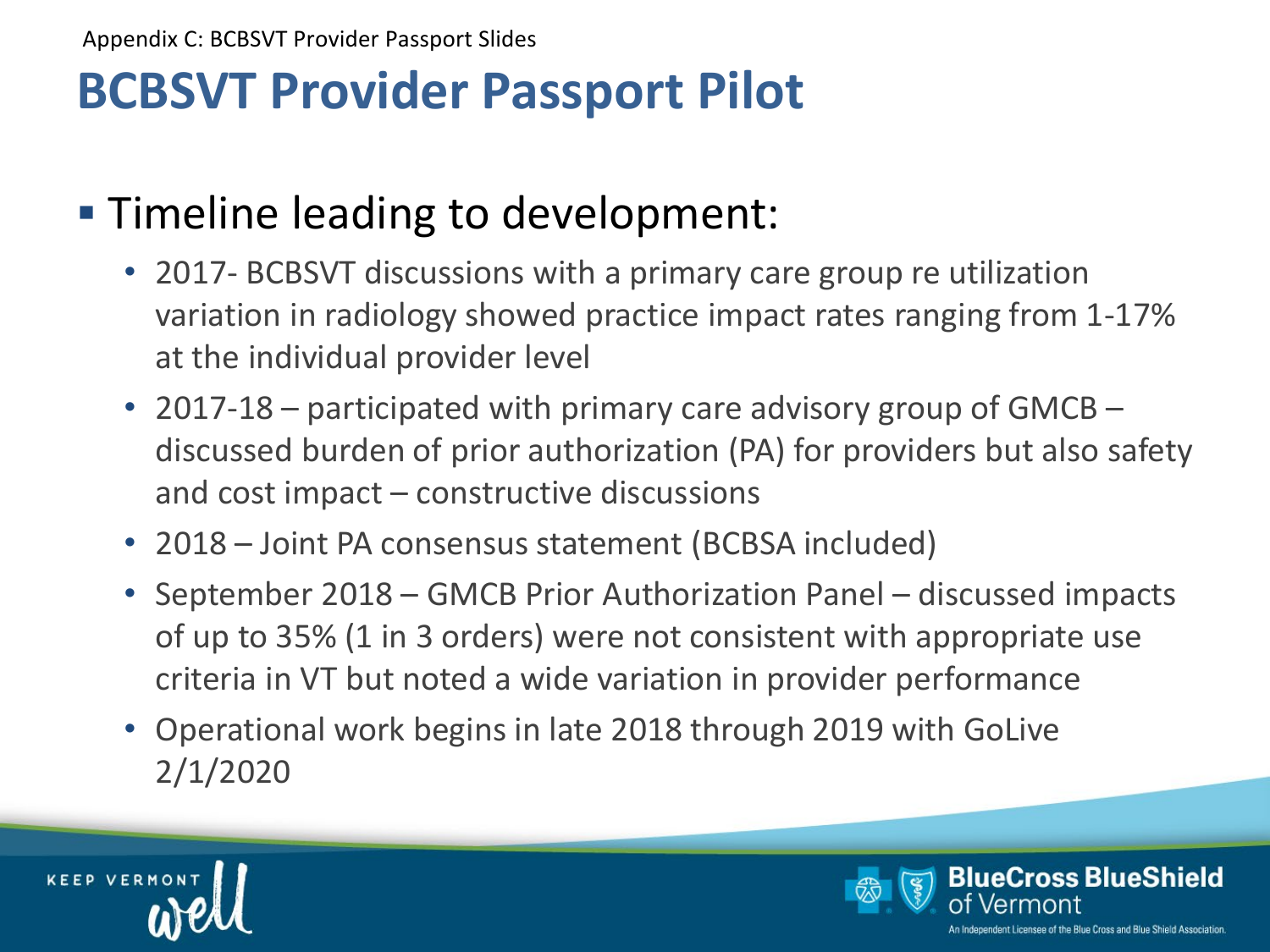# **Joint PA Consensus Statement Summary**

- "Reduce the number of health care professionals subject to prior authorization requirements based on their performance, adherence to evidence-based medical practices, or participation in a value-based agreement with the health insurance provider." *– BCBSVT Provider Passport Pilot*
- "Regularly review the services and medications that require prior authorization and eliminate requirements for therapies that no longer warrant them." *– BCBSVT performs this at least annually.*
- "Improve channels of communications between health insurance providers, healthcare professionals and patients to minimize care delays and ensure clarity on prior authorization requirements, rationale and changes." *– BCBSVT posts policies on public website, incorporates provider input directly into policies, communicates all changes and works daily with members/patients.*
- "Protect continuity of care for patients who are on an ongoing, active treatment or a stable treatment regimen when there are changes in coverage, health insurance providers or prior authorization requirements." *- BCBSVT regularly grandfathers to address if this occurs*
- "Accelerate industry adoption of national electronic standards for prior authorization and improve transparency of formulary information and coverage restrictions at the point-of-care." *- at BCBSVT 60-80% of submissions are electronic with potential instant approval and real time prescription benefit tool was rolled out in 2019 which provides direct formulary information including patient cost information and PA within EMR workflow.*



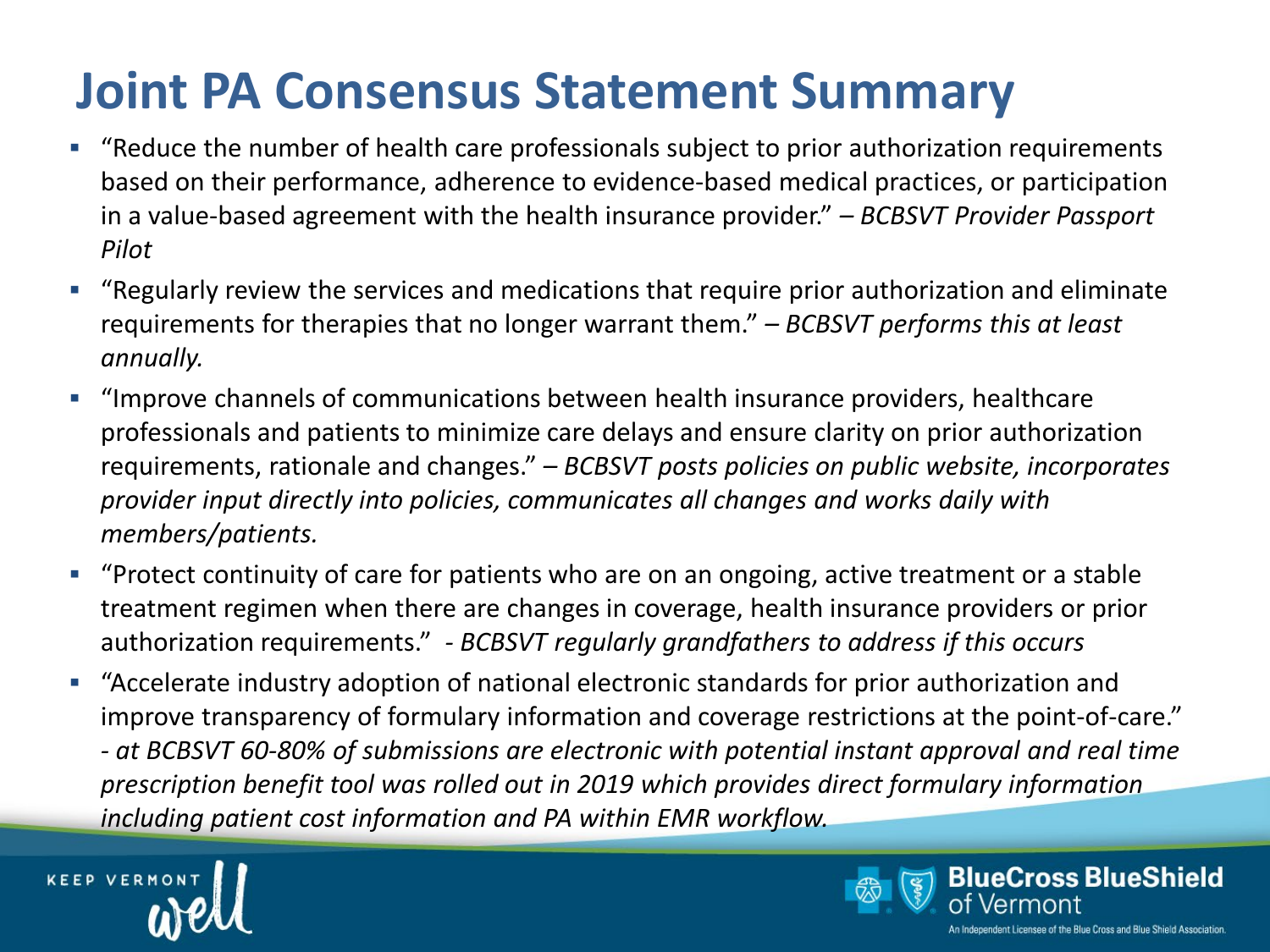# **Provider Passport Pilot Summary**

- Divides providers with a required minimum number of studies ordered, into three tiers which are segregated by historical rates of adherence to policy criteria into the following levels:
	- Tier 1 for those with high levels of adherence resulting in very low impact/denial rates (<=3%). Clinical review is suspended for a 2 year period.
	- Tier 2 providers are required to submit clinical information to gauge adherence to criteria but service requests are not denied. Education and radiologic expert consultation would occur on a case by case basis as necessary. If disagreement occurred a conditional approval will be issued. Impact/denial rates between 3 and 5%.
	- Tier 3 Continuation of current prior approval process.
- Went live 2/01/2020 prior provider notifications and FAQ documents starting in 12/19
- Utilization monitored quarterly to identify adverse increases
- Re-authorization for next 2 year period begins at 18 months with an audit of 10% of previously ordered studies to qualify for continued status.
- Medical criteria have always been publicly available on our website and are regularly updated



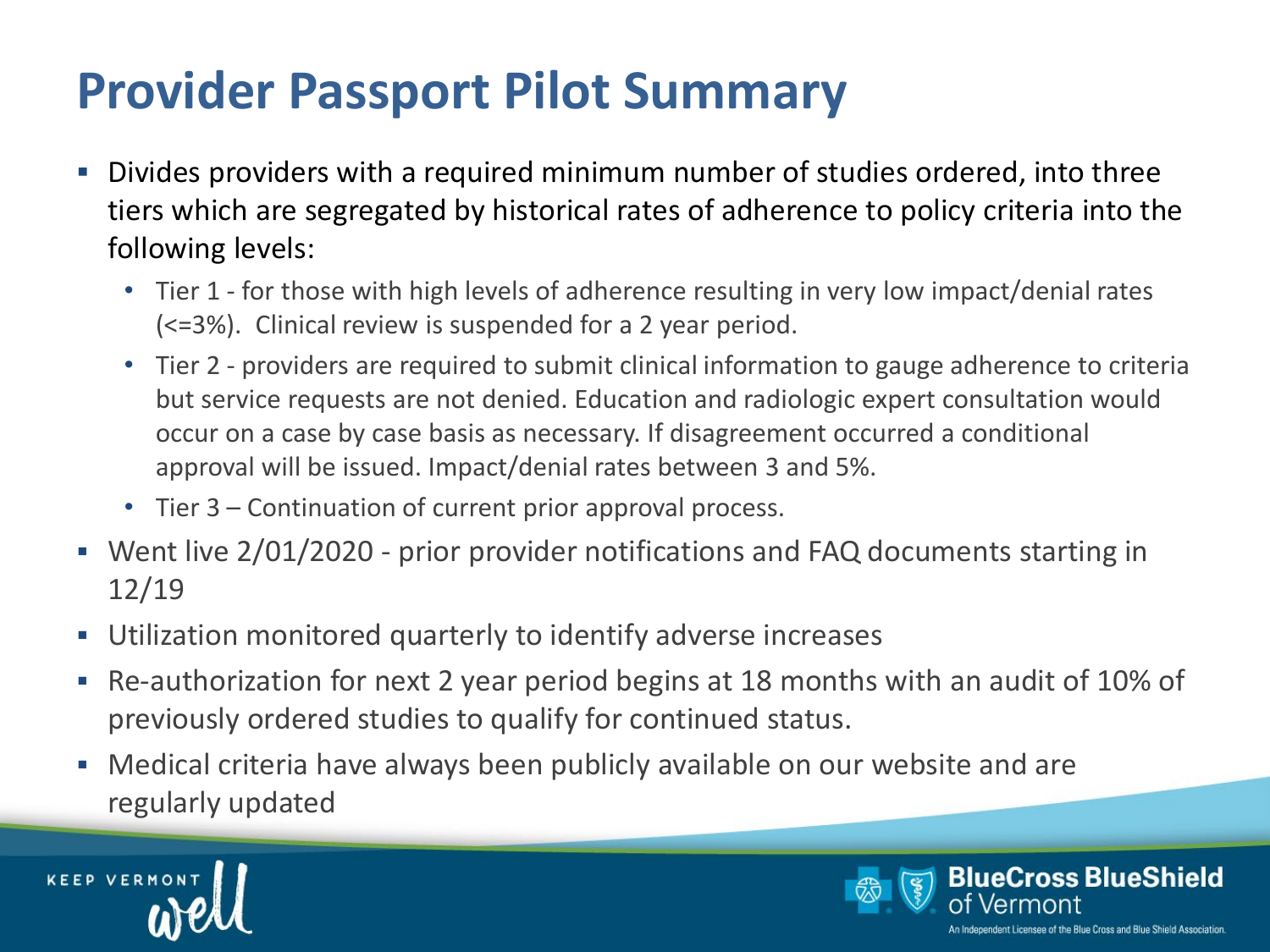# **Provider Passport Pilot Providers Identified**

- Total Provider Impact #: 136
- Total Impact for Primary Care #: 61 (45%)
- Total Impact for Specialty Care #: 75 (55%)
- $\blacksquare$  Tier 1 Total #: 104
- $\blacksquare$  Tier 1 Primary Care #: 33 (32%)
- $\blacksquare$  Tier 1 Specialty #: 71 (68%)
- $\blacksquare$  Tier 2 Total #: 32
- Tier 2 Education Primary Care#: 28 (88%)
- Tier 2 Education Specialty #: 4 (12%)
- There is a good geographic mix throughout the state with MD/DO, PA, and NP areas represented



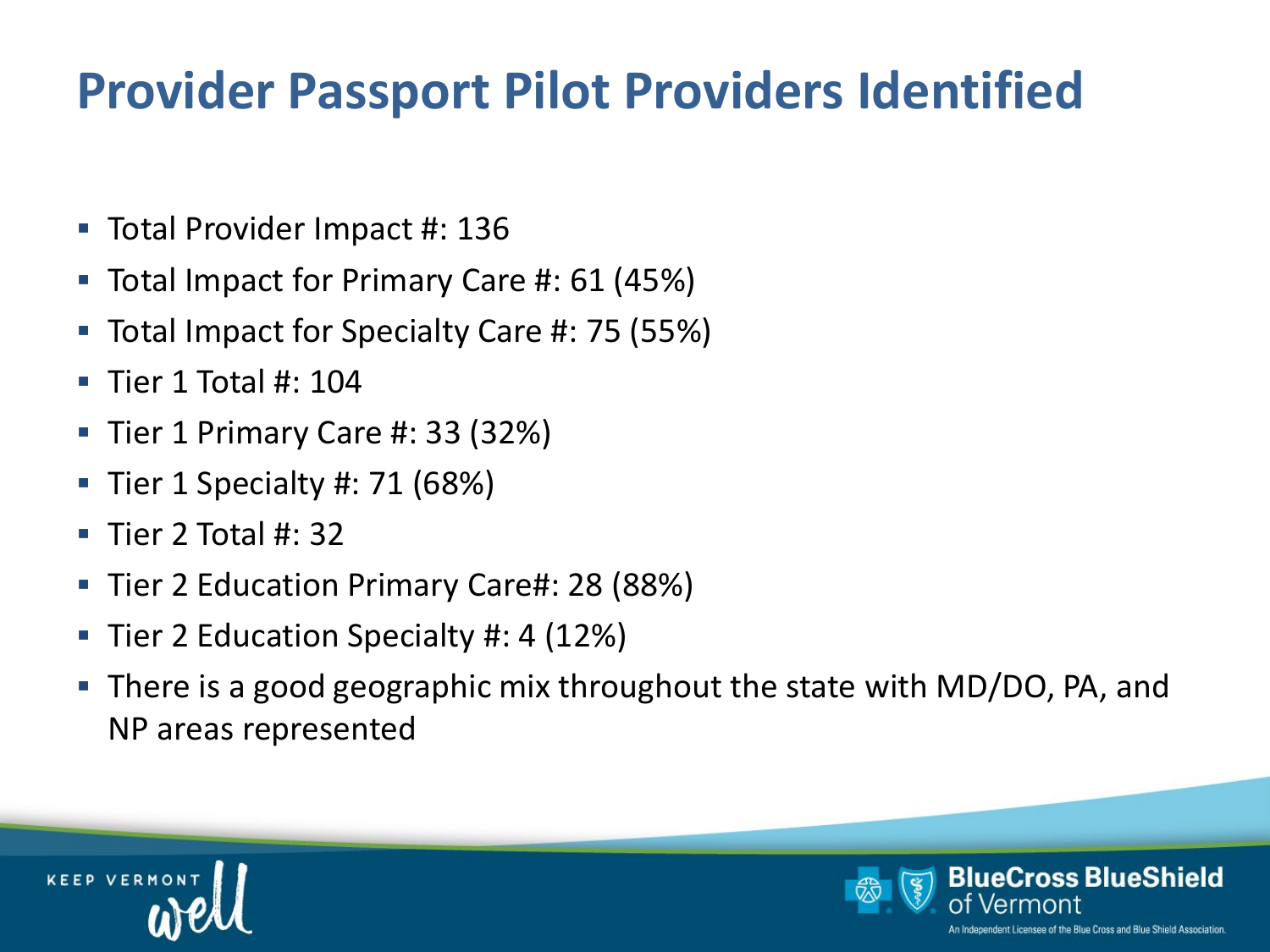# **Provider Passport Pilot**

- What we have learned so far:
	- We can never over-communicate
	- Operational implementation issues are real and require significant teamwork with creative solutions
	- Messaging in larger provider organizations rarely gets down to the front line staff
	- Providers who are enrolled are thankful and appreciative of our efforts
	- Providers are becoming interested in how they can do better who are in tier 3



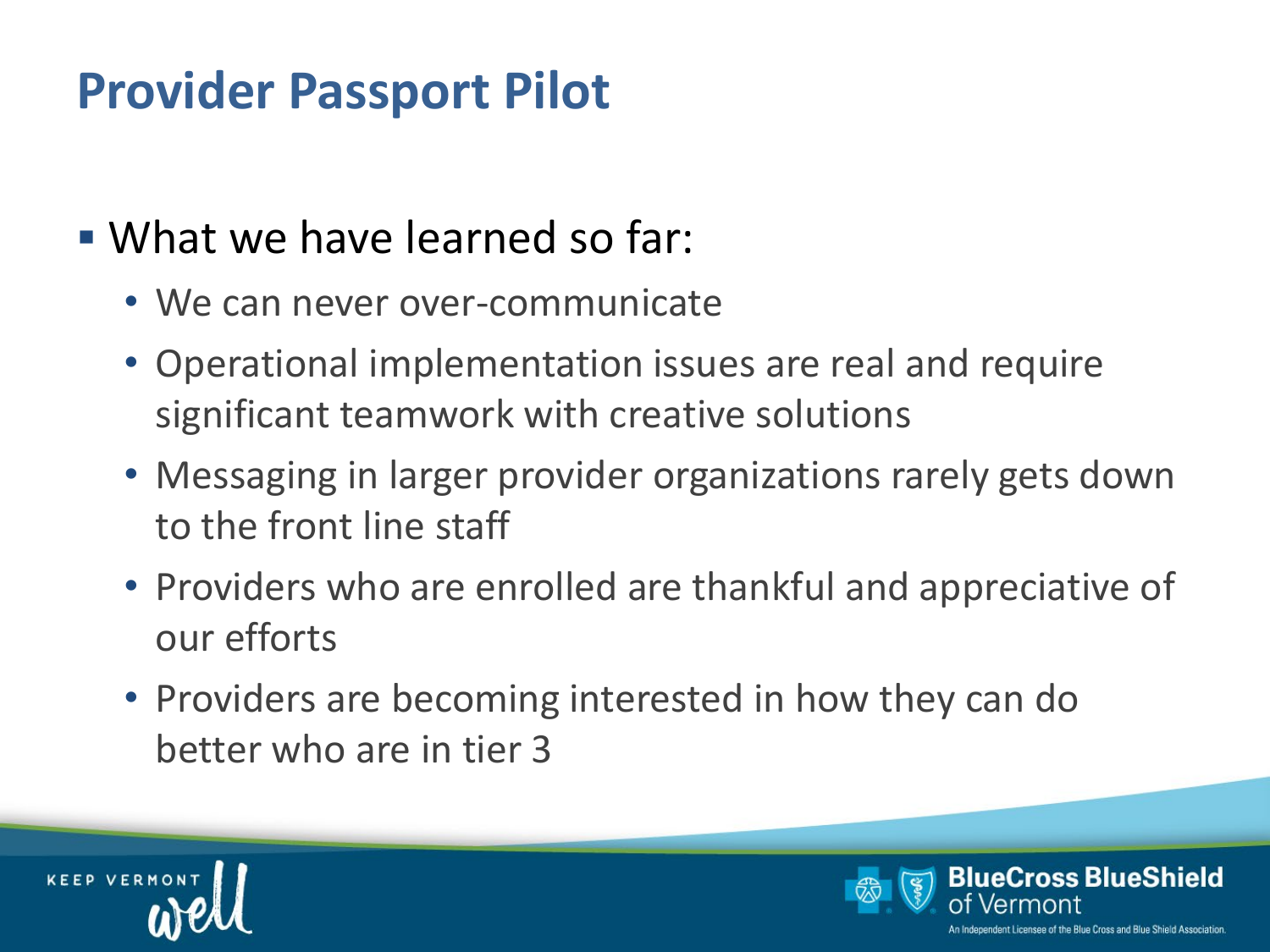# umpolicy**guide**

# Prior Authorization Process and Requirements

Revised January 2021 **Vermont**

This UM Policy Guide provides a quick reference of prior authorizations for all MVP Health Care® health plans. The guide should be used in coordination with the **Prior Authorization Request form (PARF)**. All services listed in this document require prior authorization by MVP.

#### **MVP Fully-Insured Plans(HMO, POS, PPO, EPO, andNon-Group Indemnity)**

If a procedure or service requires prior authorization, fax a completed PARF to **1-800-280-7346** or call the MVP Utilization Management Unit at **1-800-684-9286**.

The *Prior Authorization Request Form (VT)* can be downloaded by visiting **mvphealthcare.com** and selecting *Providers*, then *Forms*, then *Prior Authorization*.

#### **MVP Self-Funded Plans (ASO-HMO, ASO-POS, ASO-PPO, ASO-EPO, and ASO-Indemnity)**

MVP Select Care (ASO) provides self-funded employer groups with customized health benefits packages. All MVP Select Care members have the employer's name and/or logo listed at the top of their MVP Member ID card. If your patient is an MVP Select Care (ASO) member, fax a completed PARF to **1-800-280-7346** or call the MVP Select Care Utilization Management Unit at **1-800-229-5851**.

#### **Prescription Drugs**

Self-administered medications covered under the prescription drug rider requiring prior authorization do not appearin this document. They are contained in the Prescription Drug Formularies. To access the Formularies, visit **mvphealthcare.com** and select *Providers*, then *Pharmacy*.

See the *Prior Authorizations Requirements* on page 3 for more information about medications administered in the outpatient setting.

#### **Behavioral Health Services**

The final rules implementing the Paul Wellstone and Pete Domenici Mental Health Parity and Addiction Equity Act of 2008 become effective July 1, 2014. These rules, known as Federal Mental Health Parity (FMHP) rules, provide guidance on benefits for and medical management of patients receiving care for mental health and/or substance disorder needs.

Under the FMHP final rules, MVP cannot apply medical management standards more stringently to mental health or substance disorder benefits than those applied to similar medical/surgical benefits. This includes, for example, requiring authorization from MVP prior to a provider rendering services.

Therefore, MVP will no longer require prior authorization in advance of rendering services related to outpatient mental health and/or substance disorder care. As of September 1, 2018, behavioral health care providers will need to contact MVP for such prior authorization. Please note that prior authorization still is required for the following services: ECT, PHP, substance abuse detoxification and rehabilitation, residential care, and inpatient admissions.

If you have any questions, please contact your MVP Professional Relations Representative at **1-800-380-3530**, option 3 prompt. For authorizations, fax MVP at **1-855-853-4850**.

#### **Radiology and Radiation Therapy**

MVP has delegated the utilization management review for all prospective review of Radiation Therapy, MRI/MRA, PET Scan, Nuclear Cardiology, and CT/CTA and 3D rendering imaging to **eviCore healthcare**. eviCore utilizes evidencebased guidelines and recommendations for imaging from national and international medical societies and evidencebased medicine research centers. For more information, refer to Outpatient Imaging Services and Radiation Therapy Management table within this document. For more information about eviCore, visit **mvphealthcare.com/PRM** and select *Inpatient and Outpatient Service Program*. To obtain an authorization,submit requests at **evicore.com** or call **1-800-568-0458** and follow the radiology or radiation therapy prompts.

#### **naviHealth Services Available for MVP Medicare Advantage Members**

**naviHealth, Inc.** provides Utilization Management for Skilled Nursing Facility (SNF), Acute Inpatient Rehabilitation (AIR,) and Home Health services for MVP Medicare Advantage members only. naviHealth staff will be located in each of the MVP regions to visit facilities and manage the transitions. To contact naviHealth, visit **naviHealth.us** or call **1-844-411-2883**.

#### **Chiropractic Services and Acupuncture**

MVP is discontinuing its relationship with eviCore (previously Landmark) for Chiropractic and Acupuncture care. MVP Members must utilize the MVP Chiropractic/Acupuncture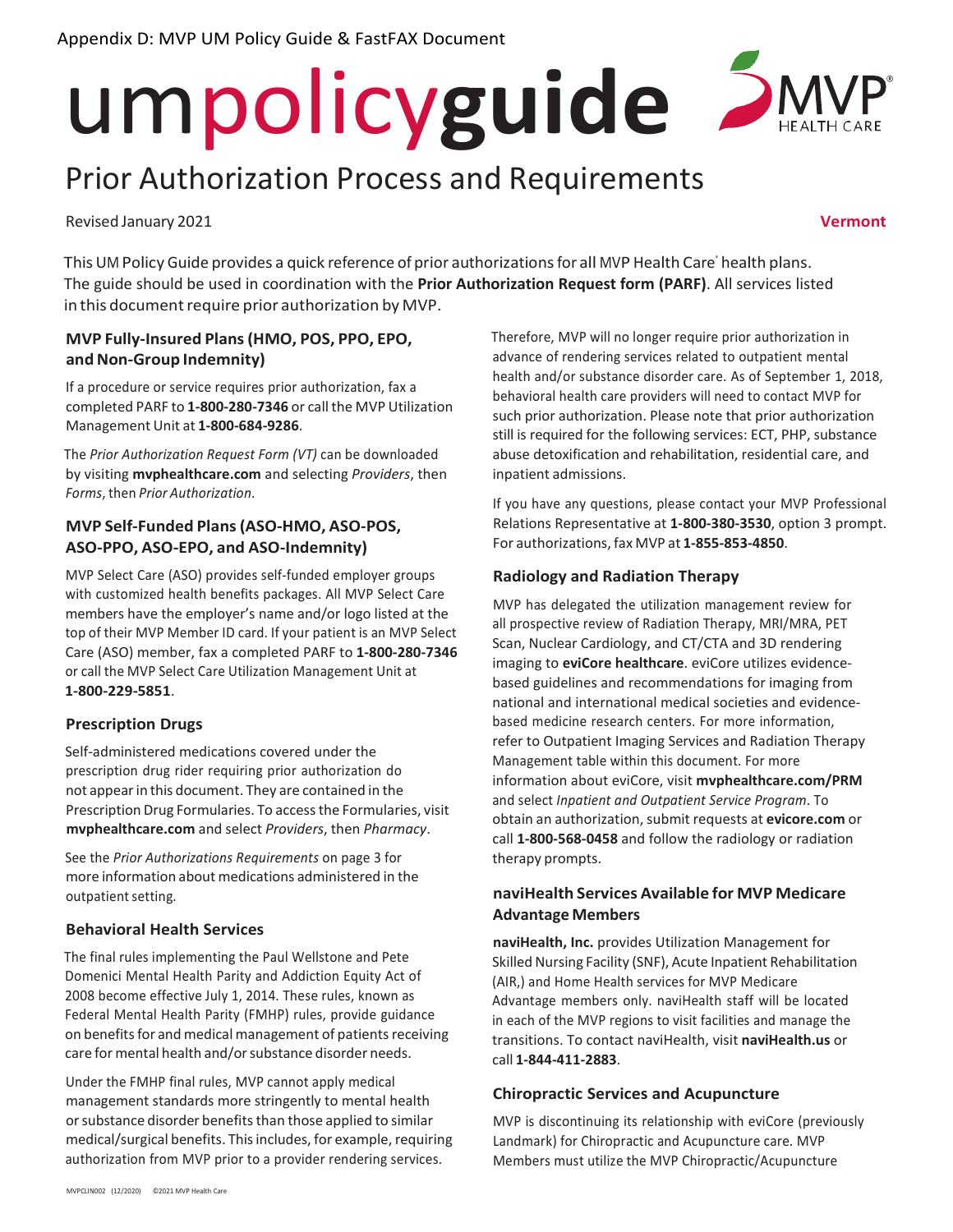network; however, transition of care will be offered for 90 days after January 1, 2021. These services will not require prior authorization and are subject to benefit limitations. Out-ofnetwork rules apply.

#### **Online Resources**

To download the *Prior Authorization Request form (PARF)*, visit **mvphealthcare.com** and select *Providers*, then *Forms*, then *PriorAuthorization*.

Providers also may review the *Benefits Interpretation Manual (BIM)*, MVP's medical policies, at **mvphealthcare.com**. *Sign In* to your online account and select *Resources*. The BIM allows providers to determine if procedures require an authorization based on CPT code or the member's plan.

#### **Samples of MVP Member ID Cards**

Plan information, including samples of MVP Member ID cards, is available as part of the *MVP Provider Resource Manual*. Visit **mvphealthcare.com** and *Sign In* to your online account, then select *Resources*, then *Providers Resource Manual*, then *MVP Plan Type Information* for details.

#### **In-Office Procedure and Inpatient Surgery Lists**

Participating providers and their office staff can accessthe *In-Office Procedure List and Inpatient Surgery List* by visiting **mvphealthcare.com/PRM**.

The In-Office Procedure List details the CPT° codes that MVP requires to be performed in the physician's office. Claims submitted with a place of service other than the physician's office will be denied unless prior authorization is obtained.

The *Inpatient Surgery List* specifies the CPT<sup>'</sup>/HCPCS codes that MVP will reimburse when performed in the inpatient setting. Claims submitted with an inpatient place of service for codes not on this list will be denied unless prior authorization was obtained.

All procedures are subject to the member's plan type and benefits.

#### **Interventional Pain Management and Musculoskeletal Reviews**

MVP has entered into an agreement with **Magellan Healthcare** to implement a Musculoskeletal (MSK) Management program. This program requires prior authorization for MVP members for nonemergent MSK procedures including: outpatient interventional spine pain management services (IPM); and inpatient and outpatient hip, knee, shoulder, lumbar, and cervical spine surgeries. This decision is consistent with industry-wide efforts to ensure clinically appropriate quality of care and to manage the increasing utilization of these services.

Providers can contact Magellan Healthcare to seek prior authorization for procedures. The ordering physician must obtain prior authorization with Magellan Healthcare prior to performing the surgery/procedure. The validity period (authorization time span) for all procedures of this program will be 90 days from the requested date of service. This is a change from MVP's current process.

Ordering physicians will be able to request prior authorization via Magellan Healthcare at **RadMD.com** or by calling **1-866-249-1578**.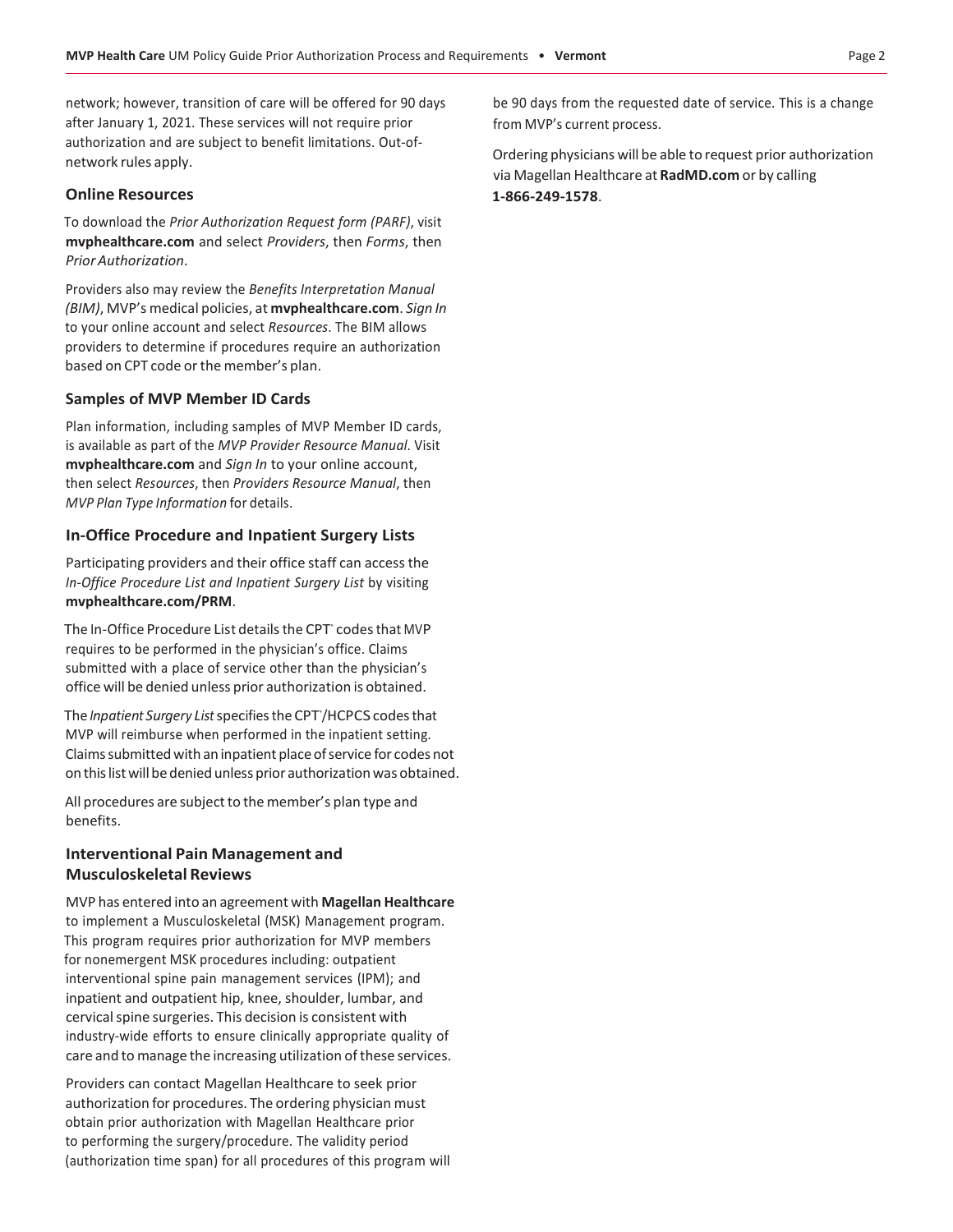# **Prior Authorization Requirements for All MVP Plan Types** Effective January 2021

| <b>Procedures/Services Requiring Prior Authorization</b>                                                                                                                                                                                                                                                                                                                                                                                                                                               | <b>Contact for Prior Authorization</b>                                                                                                                                                                                                                                                                                             |
|--------------------------------------------------------------------------------------------------------------------------------------------------------------------------------------------------------------------------------------------------------------------------------------------------------------------------------------------------------------------------------------------------------------------------------------------------------------------------------------------------------|------------------------------------------------------------------------------------------------------------------------------------------------------------------------------------------------------------------------------------------------------------------------------------------------------------------------------------|
| • All Elective Inpatient Admissions<br>• Advanced Infertility<br>• Inpatient Rehabilitation<br>• Skilled Nursing Facilities<br>• Inpatient Rehabilitation for Commercial plan members<br>• Skilled Nursing Facilities for Commercial plan members                                                                                                                                                                                                                                                      | Fax a completed PARF* to 1-800-280-7346<br>or call Provider Services at 1-800-568-0458.<br>Inpatient Rehabilitation for Medicare and<br>USA Care plan members, and Skilled Nursing<br>Facilities, contact naviHealth:<br>• New requests, call 1-844-411-2883 or<br>fax 1-866-683-6976<br>• Concurrent requests, fax 1-866-683-7082 |
| • Transplants                                                                                                                                                                                                                                                                                                                                                                                                                                                                                          | Call 1-866-942-7966                                                                                                                                                                                                                                                                                                                |
| Medications (IV and most IM dosage forms) given in the office or outpatient setting that<br>require prior authorization:<br>• Commercial Formulary (HMO, POS, PPO, EPO, and some ASO plans)<br>• Medicare Part D Formulary (Preferred Gold, GoldAnywhere, GoldValue, Gold PPO, and<br>USA Care, and WellSelect)<br>• Health Insurance Marketplace Formulary (Individual and Small Group On and Off Marketplace)<br>Formularies are available at mvphealthcare.com. Select Providers and then Pharmacy. | Medicare plans:<br>• Fax a completed PARF* to 1-800-401-0915<br>All other plans:<br>$\cdot$ Fax a completed PARF* to 1-800-376-6373                                                                                                                                                                                                |

#### **Durable Medical Equipment and Home Care Services**

All fully-insured HMO, HMO-POS, EPO, PPO, and Medicare Advantage plans. Self-insured ASO and MVP/Cigna affiliated plans vary by plan type.

| <b>Service</b>                            | <b>Procedures/Services/Treatments Needed</b>                                                                                                                                                                                                                                                            | <b>Contact for Prior Authorization</b>                                                                                                                                                                                                                   |
|-------------------------------------------|---------------------------------------------------------------------------------------------------------------------------------------------------------------------------------------------------------------------------------------------------------------------------------------------------------|----------------------------------------------------------------------------------------------------------------------------------------------------------------------------------------------------------------------------------------------------------|
| <b>Durable Medical</b><br>Equipment (DME) | Durable Medical Equipment (DME) can be dispensed/billed<br>from a physician's or podiatrist's office for stabilization and to<br>prevent further injury, without prior authorization. This is to<br>assure safe mobility and transportation home. The DME item<br>must be billed with the office visit. | MVP DME Unit:<br>• Call 1-800-684-9286 or fax to 1-888-452-5947<br>To access DME Prior Authorization Code List and<br>other DME information, visit myphealthcare.com<br>and select Providers, then Reference Library.                                    |
| <b>Home Care Services</b>                 | Home Infusion<br>• Speech Therapy<br>• Physical Therapy <sup>®</sup><br>• Occupational Therapy <sup>®</sup><br>• Nursing<br>• Terbutaline Therapy                                                                                                                                                       | Medicare and USA Care plans:<br>• Call naviHealth at 1-844-411-2883,<br>fax 1-866-683-6976 for new requests,<br>or fax 1-866-683-7082 for concurrent requests<br>All other plans:<br>• Fax a completed PARF* to 1-800-280-7346<br>or call 1-800-684-9286 |

#### **Musculoskeletal Reviews**

All fully-insured HMO, HMO-POS, EPO, PPO, and Medicare Advantage plans. Self-insured ASO and MVP/Cigna affiliated plans vary by plan type.

| <b>Plan Type</b>                     | <b>Services Requiring Prior Authorization</b>                                                                                                                                                                | <b>Contact for Prior Authorization</b>                                                                                                                                              |
|--------------------------------------|--------------------------------------------------------------------------------------------------------------------------------------------------------------------------------------------------------------|-------------------------------------------------------------------------------------------------------------------------------------------------------------------------------------|
| <b>Fully-Insured</b><br><b>Plans</b> | Intervention pain management, and Lumbar and Cervical<br>spine surgeries. Surgeries of the hips, knees, and shoulders                                                                                        | Providers can call Magellan Healthcare at 1-866-249-1578 or<br>submit a prior authorization at RadMD.com.                                                                           |
| Self-Funded<br>Plans                 | Intervention pain management, and Lumbar and Cervical<br>spine surgeries. Surgeries of the hips, knees, and shoulders<br>Not all self-insured plans require prior authorization<br>from Magellan Healthcare. | Call the MVP Select Care Customer Care Utilization<br>Management Department at 1-800-684-9286 to ensure<br>your Select Care member utilizes the services of Magellan<br>Healthcare. |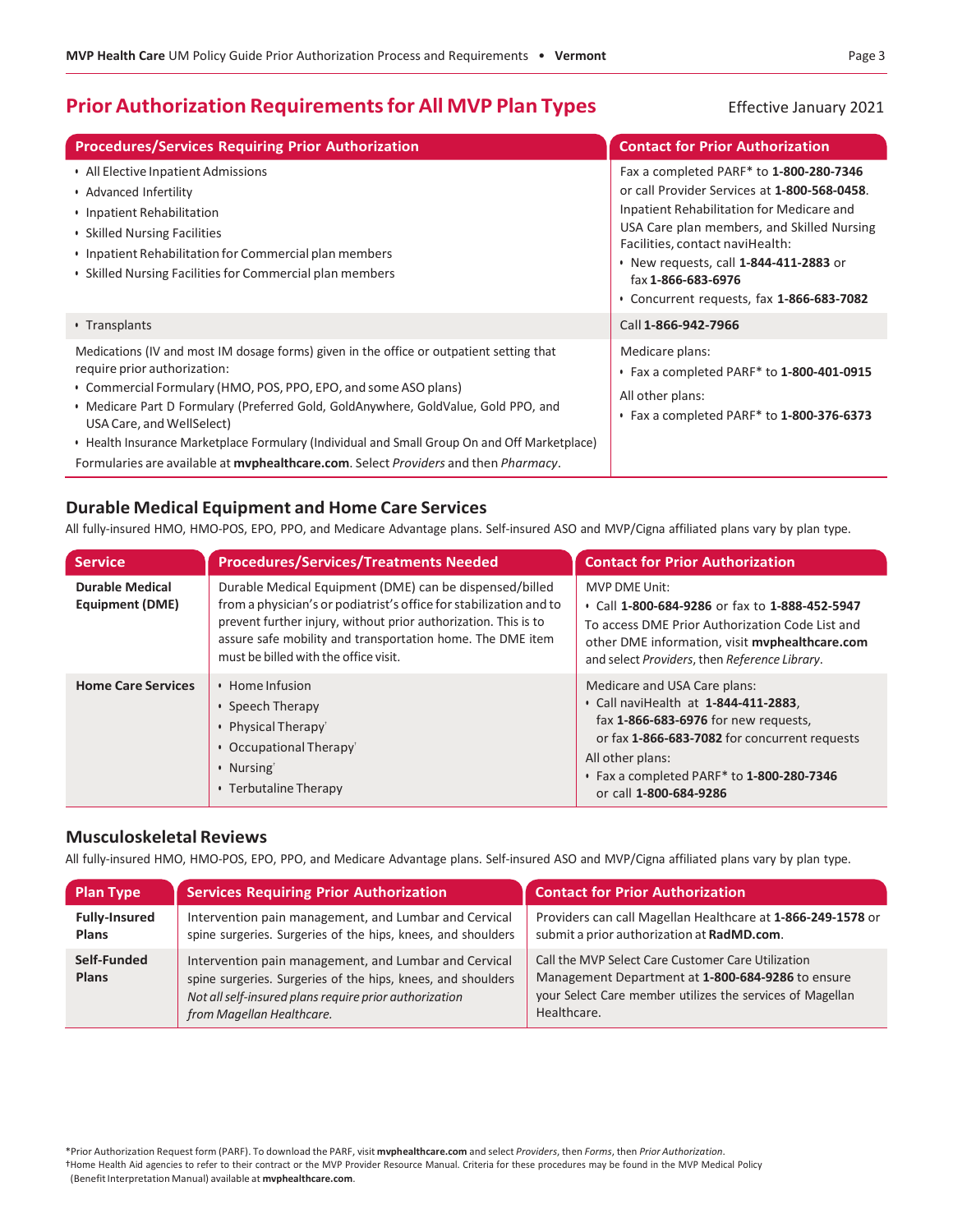# **Prior Authorization Requirements for All MVP Plan Types** Effective January 2021

#### **Outpatient Imaging Service and Radiation Therapy Management**

All fully-insured HMO, HMO-POS, EPO, and PPO plans require prior authorization for Imaging Services and Radiation Therapy Management. Selfinsured ASO and MVP/Cigna affiliated plans vary by plan type. Medicare Advantage and MVP Medicaid require prior authorization for Radiation Therapy only. As of January 1, 2021, Medicare Advantage, MVP Medicaid, MVP Harmonious Health Care Plan' (HARP), and Child Health Plus do not require prior authorization for MRIs, MRA, CT Scans(including Virtual Colonoscopy), PET Scans, Nuclear Cardiology, and Radiation Therapy when performed by a participating facility. Members will still need prior authorization from MVP for use of out-of-network providers.

| <b>Plan Type</b>                                | <b>Services Requiring Prior Authorization</b>                                                                                                      | <b>Contact for Prior Authorization</b>                                                                                                                                                                                  |
|-------------------------------------------------|----------------------------------------------------------------------------------------------------------------------------------------------------|-------------------------------------------------------------------------------------------------------------------------------------------------------------------------------------------------------------------------|
| <b>Fully-Insured Plans</b>                      | MRIs, MRA, CT Scans (including Virtual<br>Colonoscopy), PET Scans, Nuclear Cardiology,<br>and Radiation Therapy                                    | Imaging reviews for MVP and Radiation Therapy<br>Management requirements:<br>• Call eviCore National at 1-866-665-8341 and follow the<br>imaging prompts or submit requests at evicore.com                              |
| <b>Self-Funded Plans</b>                        | MRIs, MRAs, CT Scans, PET Scans, and<br><b>Nuclear Cardiology</b><br>Not all self-insured plans require prior<br>authorization of imaging service. | Contracts with Imaging Authorization requirements<br>and/or Radiation Therapy Management requirements:<br>• Call eviCore National at 1-866-665-8341 and follow the<br>imaging prompts or submit requests at evicore.com |
| <b>Medicare Advantage</b><br><b>Plans</b>       | <b>Radiation Therapy</b>                                                                                                                           | Radiation Therapy Management requirements:<br>• Call eviCore National at 1-866-665-8341 and follow the<br>imaging prompts or submit requests at evicore.com                                                             |
| Medicaid, HARP, and<br><b>Child Health Plus</b> | <b>Radiation Therapy</b>                                                                                                                           | Radiation Therapy Management requirements:<br>• Call eviCore National at 1-866-665-8341 and follow the<br>imaging prompts or submit requests at evicore.com                                                             |

If a physician sends a patient for a clinically urgent imaging study during nonbusiness hours (i.e., evenings, weekends, or holidays), the physician should call the MVP Customer Care Centerfor Provider Services at **1-800-864-9286** the next business day.

#### **Additional Services**

All fully-insured HMO, HMO-POS, EPO, PPO, and Medicare Advantage plans. Self-insured ASO and MVP/Cigna affiliated plans vary by plan type.

| <b>Procedures/Services Requiring Prior Authorization</b>                                                                                                                                                                                                                                                                                                                                                                                                                                                                                                                                                                                                                                                                                                     |                                                                                                                                                                                                                                                                                                                                                                                                                                                                                                                                                                                                                                                                                                                                                | <b>Contact for Prior Authorization</b>                                                                                                                                                                                                                                                                                                                                                                                                                                                                                       |
|--------------------------------------------------------------------------------------------------------------------------------------------------------------------------------------------------------------------------------------------------------------------------------------------------------------------------------------------------------------------------------------------------------------------------------------------------------------------------------------------------------------------------------------------------------------------------------------------------------------------------------------------------------------------------------------------------------------------------------------------------------------|------------------------------------------------------------------------------------------------------------------------------------------------------------------------------------------------------------------------------------------------------------------------------------------------------------------------------------------------------------------------------------------------------------------------------------------------------------------------------------------------------------------------------------------------------------------------------------------------------------------------------------------------------------------------------------------------------------------------------------------------|------------------------------------------------------------------------------------------------------------------------------------------------------------------------------------------------------------------------------------------------------------------------------------------------------------------------------------------------------------------------------------------------------------------------------------------------------------------------------------------------------------------------------|
| • Air Medical Transport/Air Ambulance<br>(for nonemergency transport)<br>• Atrial Fibrillation Catheter Ablation<br>• Autologous Chondrocyte Implantation<br>• Bariatric Surgery<br>• Botox Injections (office procedure only)<br>• Breast Implantation<br>• Breast Reduction Surgery<br>• Cochlear Implants and Osseointegrated<br>Devices<br>• Continuous Glucose Monitoring<br>• Cosmetic vs. Reconstructive Surgery<br>• Deep Brain Stimulation<br>• Dental Services (accidental Injury to Sound<br>Teeth, Outpatient Services, Prophylactic)<br>• DME/Prosthetics/Orthotics<br>• Endovascular Treatment for AAA and<br>Carotid Artery Disease<br>· Gas Permeable Scleral Contact Lens<br>• Gaucher's Disease Treatment<br>• Gender Reassignment Surgery | • Genetic Testing/Chromosomal Studies<br>• Hereditary Angioedema<br>• HIFU High Intensity Focused Ultrasound<br>• Hyaluronic Acid Derivatives<br>• Hyperbaric Oxygen Therapy<br>• Hyperhidrosis Treatment<br>• Immunoglobulin Therapy<br>• Implantable Cardiac Defibrillators<br>$\cdot$ IMRT<br>• Infertility (advanced and/or secondary),<br>available with Rider; including drugs<br>(e.g., Follotropins, Menotropins); GIFT/ZIFT<br>are not covered<br>• Intraoperative Neurophysiological Monitoring<br>• Interstim (Sacral Nerve Stimulator)<br>• Laser Treatment of Port Wine Stains<br>• Left Ventricular Assist Device<br>• Lumbar Laminectomy (Discectomy)<br>• Melody Valve<br>• MitraClip<br>• MSLT-Multiple Sleep Latency Testing | MVP Select Care (ASO) plans:<br>• Call the MVP Select Care<br>Member Services Department<br>at 1-800-229-5851 to confirm<br>member benefits<br>• Fax a completed PARF* to<br>1-800-280-7346 or call the Select<br><b>Care Utilization Management</b><br>Department at 1-800-229-5851<br>All other plans:<br>• Fax a completed PARF* to<br>1-800-280-7346 or call Utilization<br>Management at 1-800-568-0458<br>Some employer groups offer more<br>than one MVP plan, be sure to review<br>the patient's MVP Member ID card. |
|                                                                                                                                                                                                                                                                                                                                                                                                                                                                                                                                                                                                                                                                                                                                                              |                                                                                                                                                                                                                                                                                                                                                                                                                                                                                                                                                                                                                                                                                                                                                |                                                                                                                                                                                                                                                                                                                                                                                                                                                                                                                              |

*Additional Services Prior Authorization Requirements continued on page 5*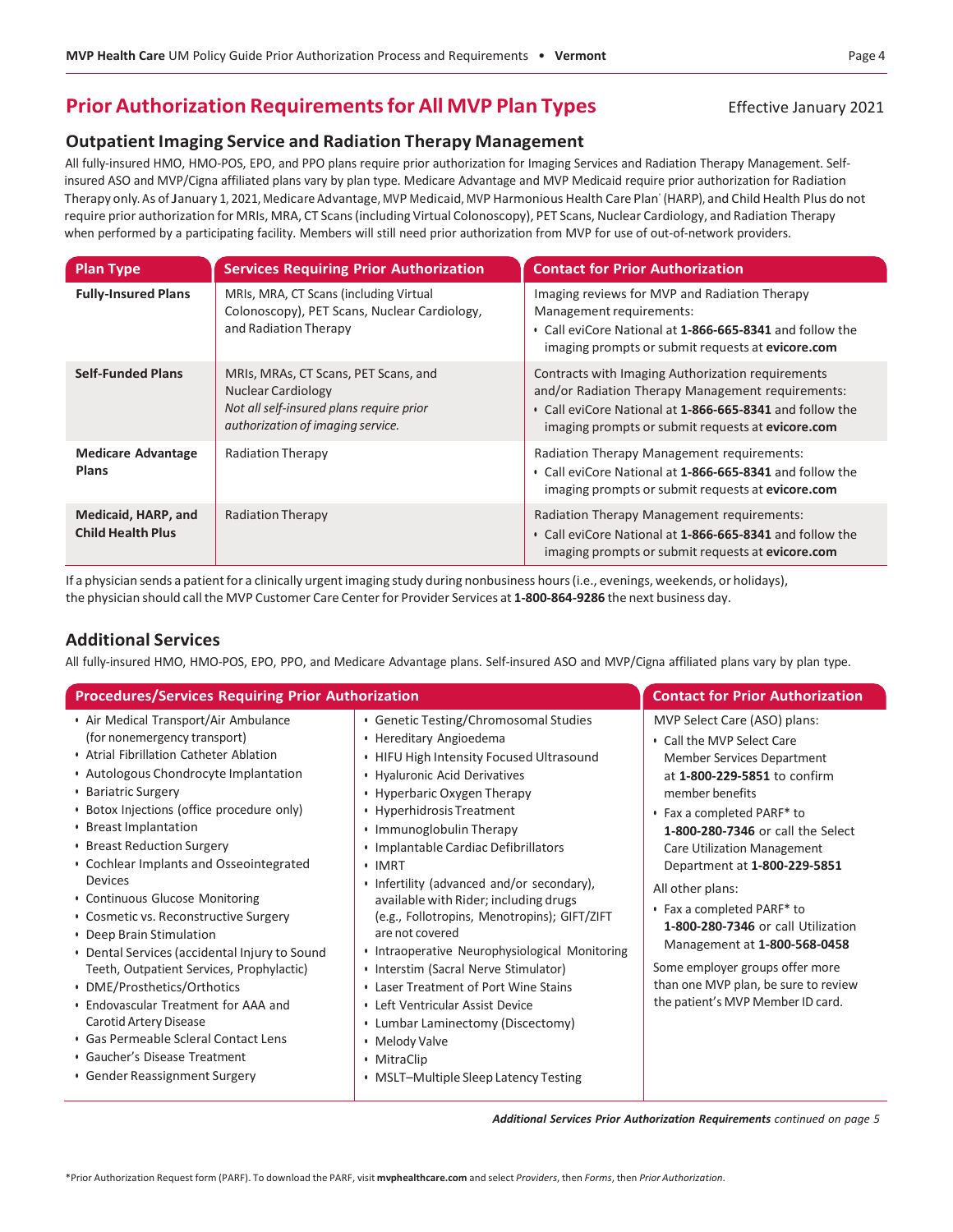# **Prior Authorization Requirements for All MVP Plan Types** Effective January 2021

#### **Additional Services** *continued*

All fully-insured HMO, HMO-POS, EPO, PPO, and Medicare Advantage plans. Self-insured ASO and MVP/Cigna affiliated plans vary by plan type.

| <b>Procedures/Services Requiring Prior Authorization</b>                                                                                                                                                                                                                                                                                                                                                                                                                                                   | <b>Contact for Prior Authorization</b>                                                                                                                                                                                                                                                                                                                                                                                                   |                                                                                                                                                                                                                                                                                                                                                                                                                                                                                                                       |
|------------------------------------------------------------------------------------------------------------------------------------------------------------------------------------------------------------------------------------------------------------------------------------------------------------------------------------------------------------------------------------------------------------------------------------------------------------------------------------------------------------|------------------------------------------------------------------------------------------------------------------------------------------------------------------------------------------------------------------------------------------------------------------------------------------------------------------------------------------------------------------------------------------------------------------------------------------|-----------------------------------------------------------------------------------------------------------------------------------------------------------------------------------------------------------------------------------------------------------------------------------------------------------------------------------------------------------------------------------------------------------------------------------------------------------------------------------------------------------------------|
| • Nasal/Sinus Endoscopy<br>• New Technology<br>• OncotypeDX Prostate Cancer Assay <sup>®</sup><br>• OncotypeDX Colon Cancer Assay <sup>®</sup><br>• OncotypeDX DCIS Assay<br>• Oral Surgery/Orthognathic Surgery<br>• Organ Donor<br>• Orphan Drugs<br>• Panniculectomy/Abdominoplasty<br>• Pectus Excavatum<br>• Penile Implants<br>• Percutaneous Diskectomy<br>• Percutaneous Vertebroplasty/Kyphoplasty<br>• Photodynamic Therapy (Malignant conditions)<br>• Prostatic Urethral Lift System (Urolift) | • Rezum-Water Vapor Thermal Therapy<br>• Rhinoplasty<br>• Rhizotomy/Radiofrequency Ablation<br>• Shoulder Resurfacing<br>• Speech Generating Devices<br>• Speech Therapy-Selected Contracts<br>• Spinal Fusion Lumbosacral<br>• Spinal Stimulator<br>• Synagis (Injectable for RSV)<br>• Thoracic Electrical Bioimpedance<br>• TMD/TMJ<br>• Treatment of Obstructive Sleep Apnea<br>(Policies A and B)<br>• UPPP Surgery<br>• Wound Vacs | MVP Select Care (ASO) plans:<br>• Call the MVP Select Care<br>Member Services Department<br>at 1-800-229-5851 to confirm<br>member benefits<br>• Fax a completed PARF* to<br>1-800-280-7346 or call the Select<br>Care Utilization Management<br>Department at 1-800-229-5851<br>All other plans:<br>• Fax a completed PARF* to<br>1-800-280-7346 or call Utilization<br>Management at 1-800-568-0458<br>Some employer groups offer more<br>than one MVP plan, be sure to review<br>the patient's MVP Member ID card. |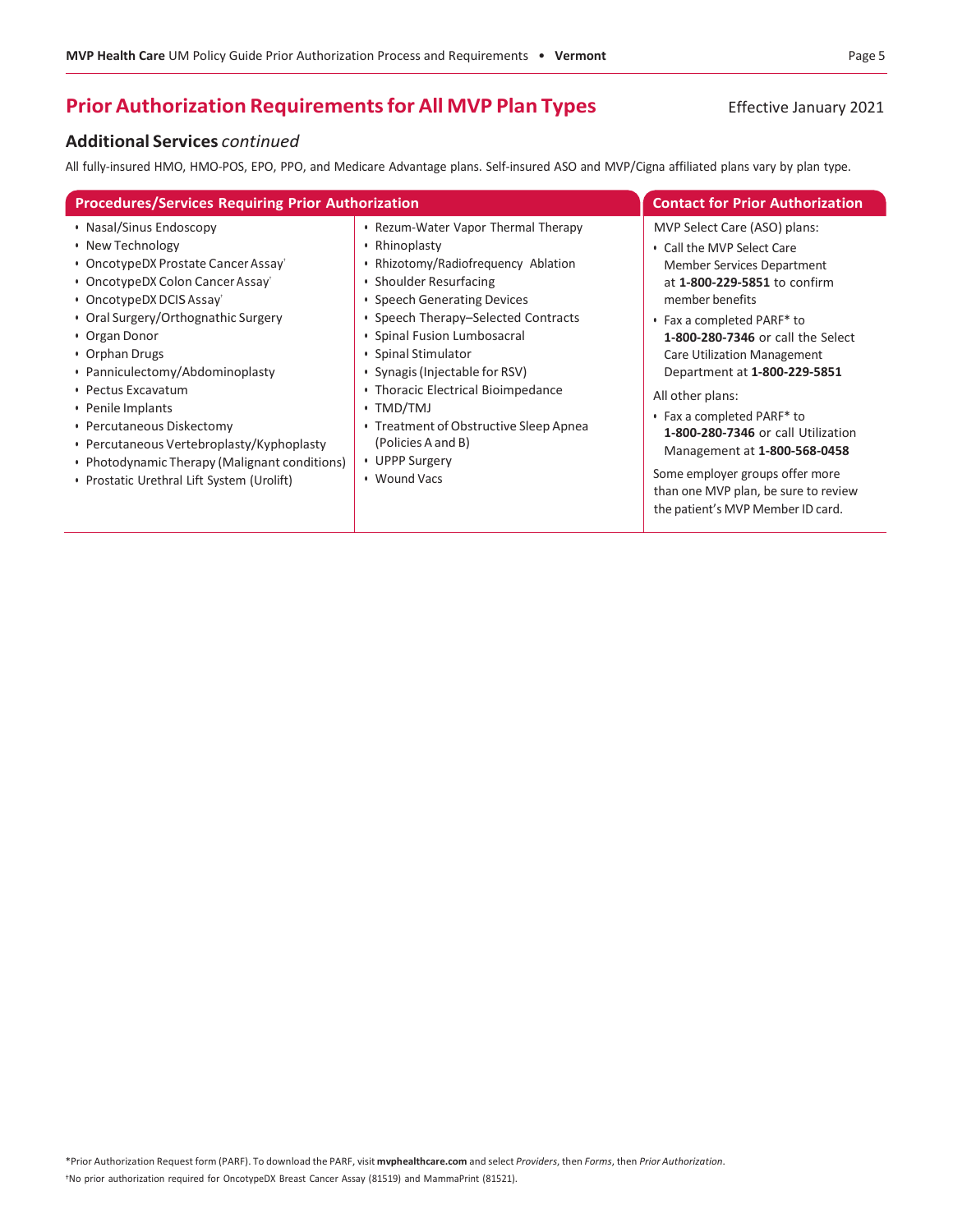# **Comparison of MVP Plan Types Effective January 2021**

**MVP Health Care Fully-Insured Plans**

| <b>Plan Type</b>                  | <b>PCP</b> | Referral<br>Required | <b>Prior</b><br>Authorization<br>Required | Formulary | <b>Reduction of Benefits</b><br>for Not Notifying MVP<br>of Inpatient Admission | Access to<br>a National<br><b>Network</b> | Out-of-<br><b>Network</b><br><b>Benefits</b> |
|-----------------------------------|------------|----------------------|-------------------------------------------|-----------|---------------------------------------------------------------------------------|-------------------------------------------|----------------------------------------------|
| <b>MVP HMO/POS</b>                | No         | <b>No</b>            | Yes                                       | Yes       | For Out-of-Network<br>Care Only                                                 | Yes                                       | Yes                                          |
| <b>GoldValue HMO-POS</b>          |            |                      |                                           |           |                                                                                 |                                           |                                              |
| <b>GoldAnywhere PPO</b>           | No         | <b>No</b>            | Yes                                       | Yes       | No                                                                              | <b>No</b>                                 | Yes                                          |
| <b>Gold PPO</b>                   | <b>No</b>  | <b>No</b>            | Yes                                       | Yes       | <b>No</b>                                                                       | <b>No</b>                                 | Yes                                          |
| <b>GoldSecure</b>                 | No         | No                   | Yes                                       | Yes       | No                                                                              | No                                        | Yes                                          |
| <b>MVP</b> Mediare WellSelect PPO | <b>No</b>  | <b>No</b>            | Yes                                       | Yes       | <b>No</b>                                                                       | <b>No</b>                                 | Yes                                          |
| <b>Preferred Gold HMO/POS</b>     | No         | No                   | Yes                                       | Yes       | No                                                                              | No                                        | Yes                                          |
| <b>MVP USA Care PPO</b>           | <b>No</b>  | <b>No</b>            | Yes                                       | Yes       | <b>No</b>                                                                       | <b>No</b>                                 | Yes                                          |
| <b>MVP HMO</b>                    | No         | No                   | Yes                                       | Yes       | No                                                                              | Yes                                       | No                                           |
| <b>MVP VT</b>                     | Yes        | <b>No</b>            | Yes                                       | Yes       | <b>No</b>                                                                       | <b>No</b>                                 | <b>No</b>                                    |
| <b>MVP VT Plus</b>                | Yes        | No                   | Yes                                       | Yes       | No                                                                              | No                                        | No                                           |
| <b>MVP Secure VT</b>              | Yes        | <b>No</b>            | <b>Yes</b>                                | Yes       | <b>No</b>                                                                       | <b>No</b>                                 | <b>No</b>                                    |

#### **MVP Select Care, Inc. Self-Funded (ASO) Plans**

| <b>Plan Type</b> | <b>PCP</b> | Referral<br>Required | Prior<br>Authorization<br>Required | Formulary                          | <b>Reduction of Benefits</b><br>for Not Notifying MVP<br>of Inpatient Admission | Access to<br>a National<br><b>Network</b> | Out-of-<br><b>Network</b><br><b>Benefits</b> |
|------------------|------------|----------------------|------------------------------------|------------------------------------|---------------------------------------------------------------------------------|-------------------------------------------|----------------------------------------------|
| <b>HMO</b>       | Yes        | <b>No</b>            | Yes                                | Varies by<br><b>Employer Group</b> | No                                                                              | <b>No</b>                                 | No                                           |
| <b>POS</b>       | Yes        | <b>No</b>            | Varies by<br><b>Employer Group</b> | Varies by<br><b>Employer Group</b> | For Out-of-Network<br>Care Only                                                 | <b>No</b>                                 | <b>Yes</b>                                   |
| <b>PPO</b>       | <b>No</b>  | No                   | Varies by<br><b>Employer Group</b> | Varies by<br>Employer Group        | No                                                                              | Yes                                       | Yes                                          |
| <b>Indemnity</b> | <b>No</b>  | <b>No</b>            | Varies by<br><b>Employer Group</b> | Varies by<br><b>Employer Group</b> | <b>No</b>                                                                       | N/A                                       | Yes                                          |
| <b>EPO</b>       | No         | No                   | Varies by<br><b>Employer Group</b> | Varies by<br><b>Employer Group</b> | No                                                                              | Yes                                       | No                                           |

†Reduction of benefits for the member also applies for same day surgery.

Prior Authorization requirements can be confirmed by calling **1-800-684-9286**. Full benefits are not listed above.

MVP has attempted to capture all prior authorization requirements for each plan type in this document. However, benefit plans, as with member eligibility, are subject to change and do, frequently. If you have questions concerning a member's benefit coverage or aboutservices/procedures not part of this document, call the MVP Customer Care Center for Provider Services at 1-800-684-9286.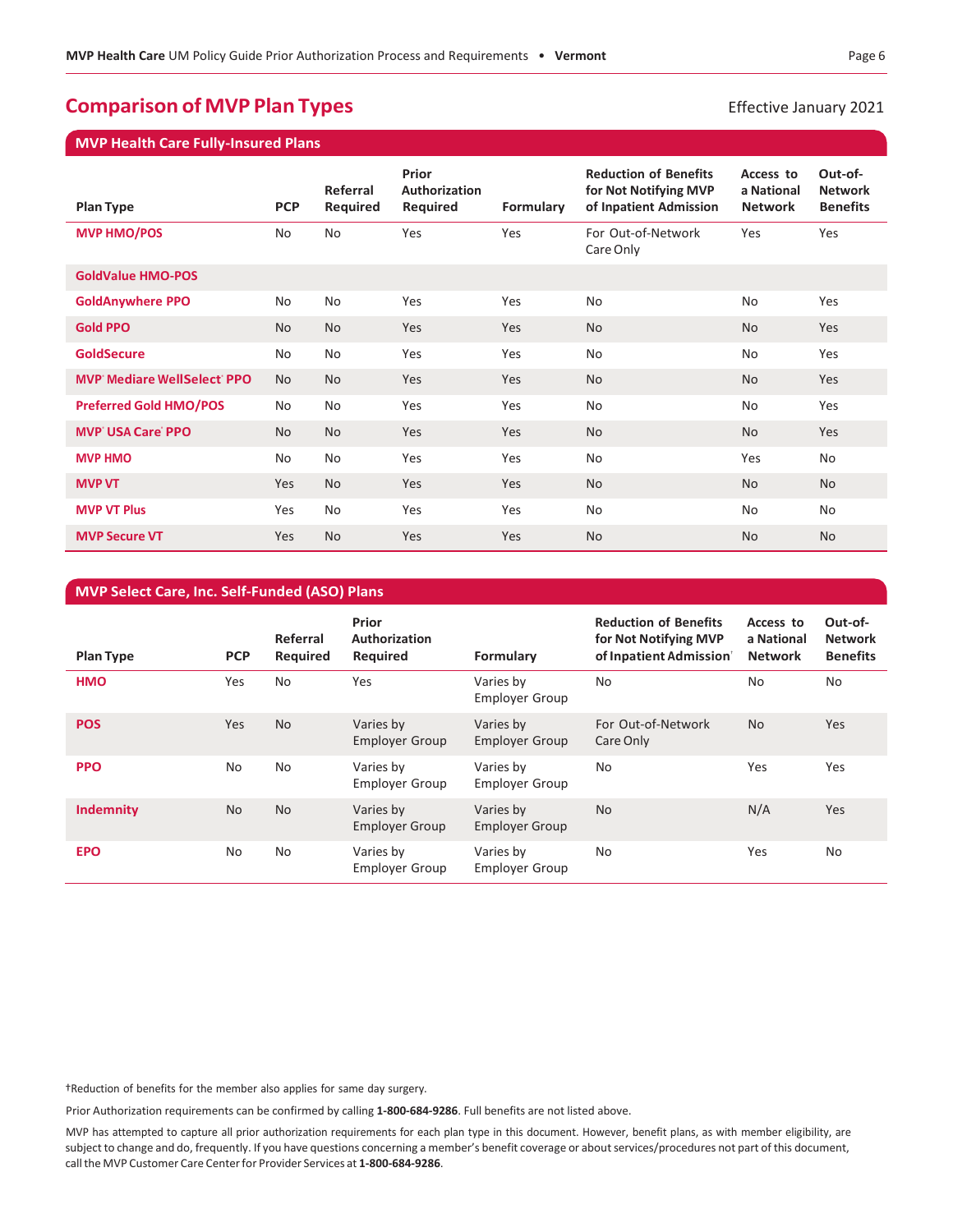

# **Update Regarding Acute Care and Post-AcuteCare Services**

# **Utilization Management Changes Due to COVID-19 Effective for 90 Days (March 20 - June 18, 2020)**

In response to the directive to lessen the administrative burden during this time, as directed by the NYS Department of Financial Services (DFS) Circular Letter No.8 (2020), MVP Health Care® (MVP) will make the following Utilization Management (UM) changes:

# **Prior Authorizations**

## **All Lines of Business**

MVP has suspended prior authorization requirements for all lines of business for:

- Inpatient surgery and inpatient admissions to any hospital
- Post-acute care services after discharge from any inpatient stay (including prior authorization requirements administered by naviHealth)
- All Radiation Therapy and High-Tech Radiology (MRI's, MRA's, CT's, Nuclear Cardiology and PET Scans) managed by eviCore
- All musculoskeletal codes managed by Magellan/NIA

# **Commercial Fully Insured, Self-Funded Plans, and Medicaid**

MVP will continue to perform prior authorization review for all other services, including:

- Outpatient elective procedures, in-office procedures, durable medical equipment, and physician administered drugs
- Use of out-of-network and out-of-state providers for provider office, ambulatory surgical and outpatient facility care

After June 18, 2020, MVP reserves the right to retrospectively review all admissions that occurred during this 90-day timeframe regardless of notification to MVP.

MVP reserves the right to retrospectively audit any services provided from March 20 - June 18, 2020 that were performed without prior authorization.

## **Medicare Advantage**

MVP will continue to perform prior authorization review for all other in-network services, including:

• Outpatient elective procedures, in-office procedures, durable medical equipment, and physician administered drugs

To view all faxed messages, visit **mvphealthcare.com/FastFax.**

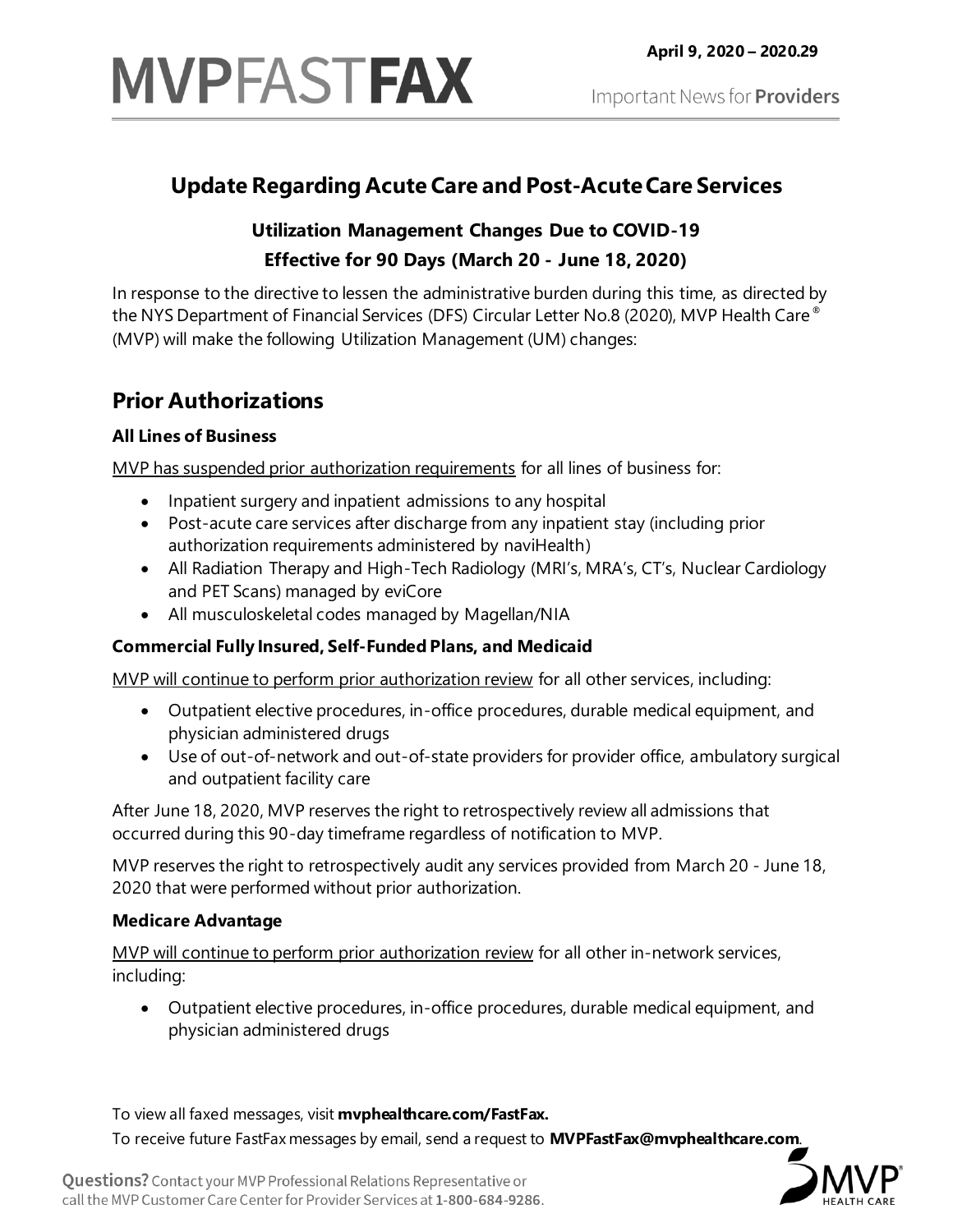# **MVPFASTFAX**

# **Acute Care Facilities**

# **All Lines of Business**

As is standard business practice, services performed in an urgent care facility or an emergency room do not require prior authorization.

MVP has suspended the admission and concurrent review requirements for acute care facility admissions. It is encouraged that Facilities continue to notify the health plan within 48 hours of the admission.

MVP is available to accept notifications of admission through your already established processes. The Notification of Unplanned, Urgent, or Emergency Room Admission form is available at **mvphealthcare.com/providers/forms/#admissions**. Supporting documentation is not required during this timeframe.

MVP is available for assisting with discharge planning.

MVP will review and consider a request for determination for a preadmission denial.

MVP has suspended performing retrospective review upon receipt of a claim for an Acute Inpatient admission not previously notified.

After June 18, 2020, MVP reserves the right to retrospectively review all admissions that occurred during this 90-day timeframe regardless of notification to MVP.

MVP reserves the right to retrospectively audit any inpatient claim approvals made from March 20 - June 18, 2020.

# **Post-Acute Care Services**

# **Skilled Nursing and IP Rehabilitation Facilities**

# **All Lines of Business**

MVP has suspended prior authorization for transfers to Skilled Nursing and Rehabilitation Facilities. It is encouraged that Skilled Nursing and Acute Inpatient Rehabilitation Facilities continue to notify MVP (for Medicare Advantage Members continue to notify naviHealth) within 48 hours of admission.

- MVP will waive the 3-day hospital stay rule, if it exists, for all lines of business.
- It is preferred that members continue to be directed to participating facilities. MVP and naviHealth will not reject admissions to non-participating facilities.
	- o To find participating rehabilitation facilities and skilled nursing facilities, visit **myphealthcare.com/searchproviders**. After you enter a zip code and choose the member's plan type, click *Search All*, then type in "rehabilitation" or "skilled

To view all faxed messages, visit **mvphealthcare.com/FastFax.**

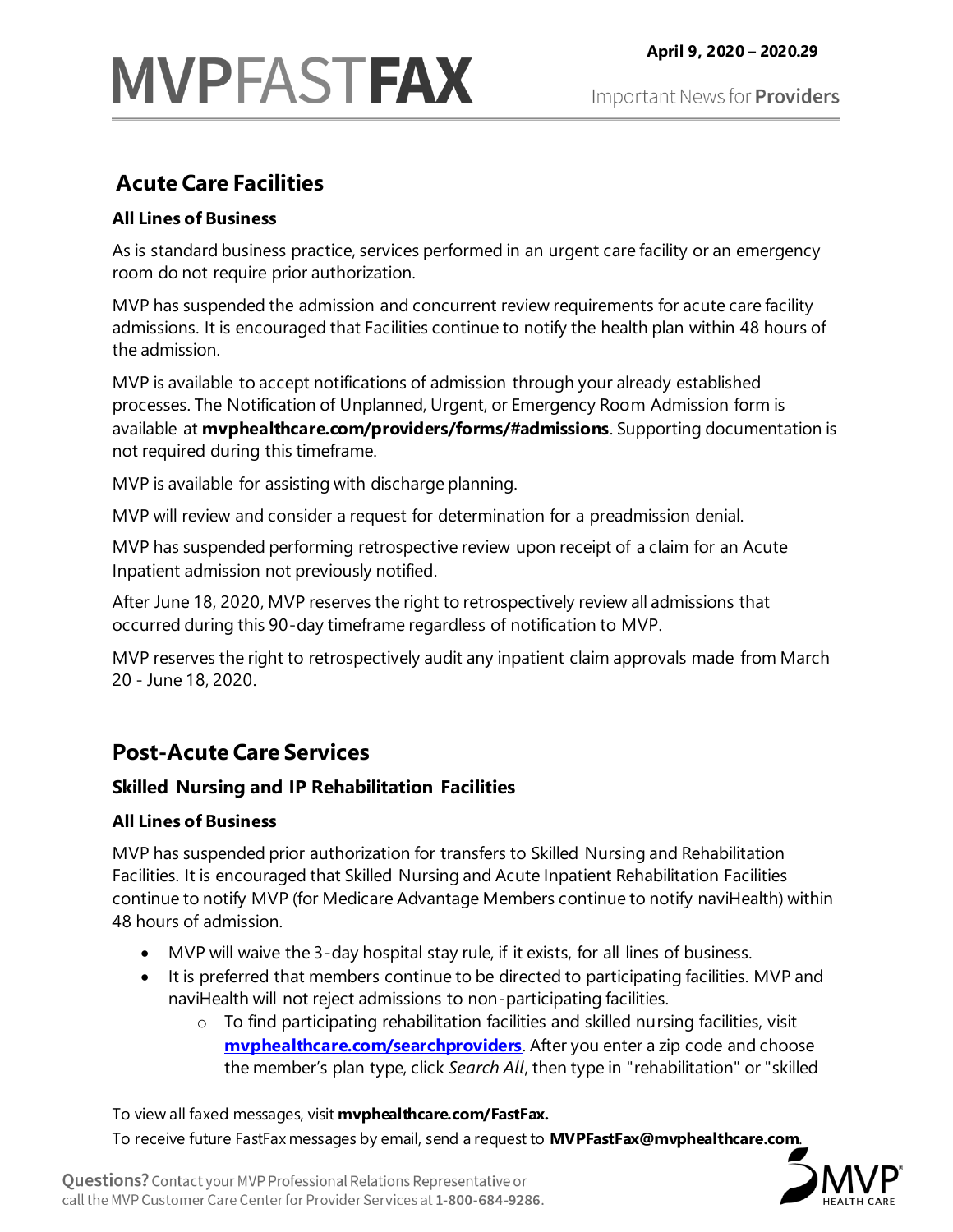# **MVPFASTFAX**

nursing". You can use the filters to adjust the distance and other preferred attributes.

- o If you need assistance navigating the Provider Search tool, or would like a list provided to you, contact the MVP Customer Care Center for Provider Services at **1-800-684-9286.**
- If you need assistance with discharge planning, please contact your assigned MVP UM representative.
- It is expected that transfers are medically necessary. MVP and naviHealth will perform concurrent review during member stays at skilled nursing and rehabilitation facilities. All Adverse Determination adjudication will follow all applicable NYS DFS rules for 90-day extension of timeframe for appeals.
- **Medicare Advantage Members**
	- o If a skilled nursing facility considers care no longer medically necessary, naviHealth should be notified prior to issuing a Notice of Medical Non-Coverage (NOMNC).

After June 18, 2020, MVP reserves the right to retrospectively review all skilled nursing or acute inpatient rehabilitation facility admissions that occurred during this 90-day timeframe regardless of notification to MVP.

# **Home Care Services**

## **Medicare Advantage**

MVP has suspended the prior authorization for home care services for Medicare Advantage members.

- Home Health Agencies may continue to evaluate members home health needs without prior authorization.
- It is encouraged that Home Health Agencies continue to provide minimal demographic information at start of care
	- o Name of Agency
	- o Name of Patient
	- o Date of Birth
	- o Member Number
	- o Member Address
	- o Ordering Physician Name
	- o Diagnosis
	- o Start of Care or Resumption of Care Date (if following a readmission)
- If the agency determines that they need more than 10 visits, it is encouraged that you submit additional visits and supply naviHealth with the complete OASIS, 485, and last two visit notes for each discipline requested.

To view all faxed messages, visit **mvphealthcare.com/FastFax.**

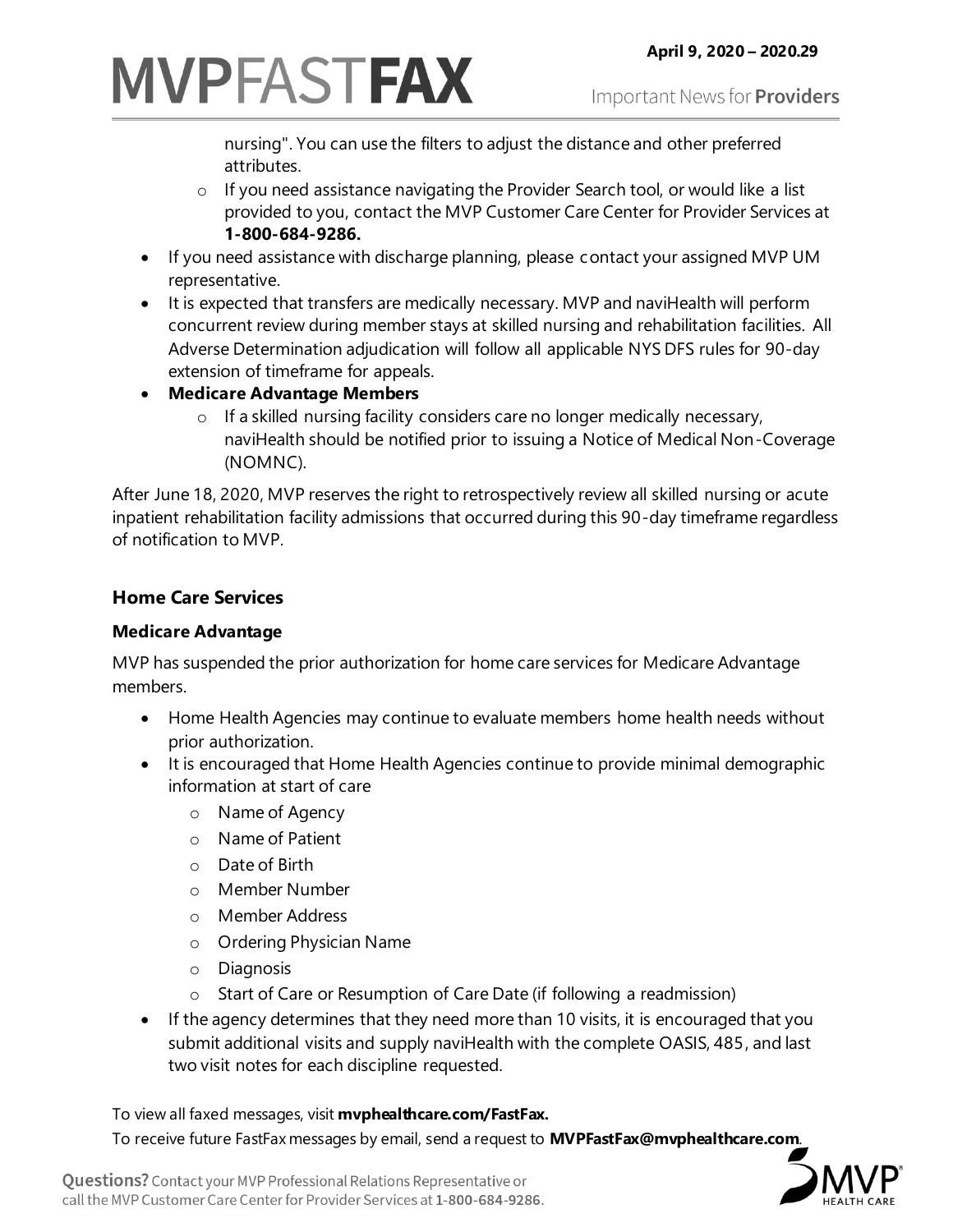# **MVPFASTFAX**

After June 18, 2020, MVP reserves the right to retrospectively review all home health care that occurred during this 90-day timeframe regardless of notification to MVP.

# **Commercial and Medicaid**

As always, prior authorization is not required for home health care services.

# **Admission Requirements for Behavioral Health**

# **All Lines of Business**

MVP has modified the admission requirements for inpatient mental health, mental health residential, inpatient substance use detoxification, inpatient substance use rehabilitation, and substance use residential for 90 Days.

Providers should notify MVP within two business days of the admission to the above levels of care. Concurrent reviews are suspended for all services mentioned above. MVP will continue to assist in coordinating care and discharge planning throughout the member's stay.

MVP clinicians will contact facilities for periodic consultations. These consultations are not for Utilization Review purposes, but rather for coordination of care regarding the member's treatment and discharge plans. MVP is also offering assistance as needed during these consultations to remove any barriers there may be related to post discharge care.

When the member is discharged, the provider should notify MVP of the discharge date along with the discharge plan within 24 hours of discharge. This includes members leaving against medical advice (AMA).

As a reminder, Partial Hospitalization and Continued Day Treatment no longer requires prior authorization as of March 17, 2020.

After June 18, 2020, MVP reserves the right to retrospectively review all admissions that occurred during this 90-day timeframe regardless of notification to MVP.

To view all faxed messages, visit **mvphealthcare.com/FastFax.**

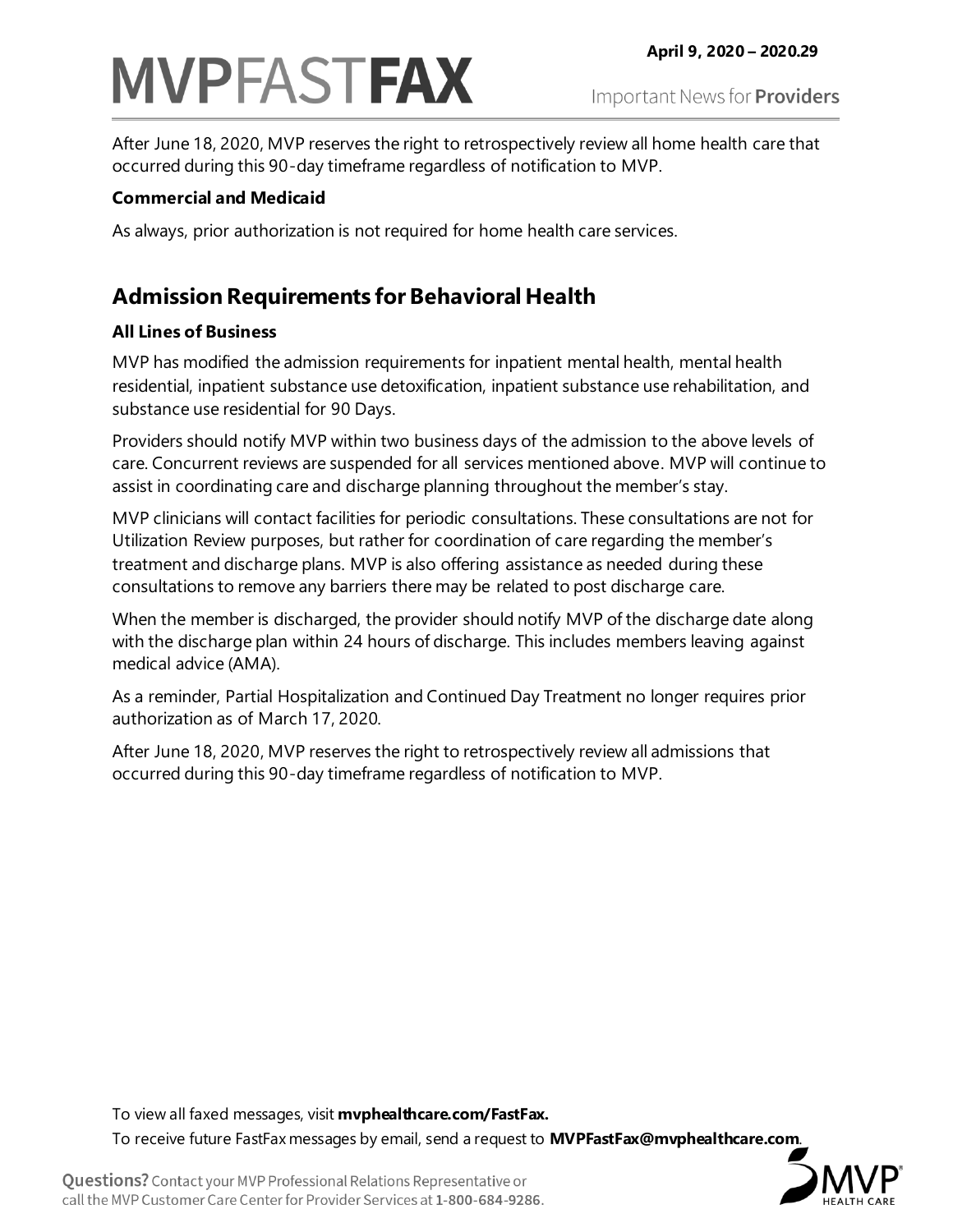Appendix E: HCA Recommendation Letter

# **VERMONT LEGAL AID, INC.**

#### **OFFICE OF THE HEALTH CARE ADVOCATE**

264 NORTH WINOOSKI AVE. OFFICES: BURLINGTON, VERMONT 05401 OFFICES: (800) 917-7787 (TOLL FREE HOTLINE) BURLINGTON **MONTPELIER** (802) 863-7152 (FAX) MONTPELIER

RUTLAND SPRINGFIELD **Service Contract Contract Contract Contract Contract Contract Contract Contract Contract Contract Contract Contract Contract Contract Contract Contract Contract Contract Contract Contract Contract Cont** ST. JOHNSBURY

The Office of the Health Care Advocate (HCA) participated in the ACT 140 workgroup. We bring a consumer perspective to the prior authorization (PA) issue as experienced by the Vermonters who reach out to us for help. We recognize the views of both providers and payers around the importance of reducing administrative expenses, improving quality, and pursuing cost-containment. In our view, PAs often undermine patients' ability to access the right care at the right time. The HCA regularly receives calls involving PA denials for routine medication refills and medical procedures both for children and adults. These denials are often for the treatment of common chronic conditions such as diabetes. Vermonters continually express frustration with the experience of being told by their primary care provider or specialist to pick up a different medication or receive a medical procedure only to have it rejected for reasons that are often arbitrary and technically opaque. To put this into focus, we share a true story from a Vermonter who recently called the HCA about a PA denial issue (*potentially identifying details have been edited to protect client identity*):

Jason is an older Vermonter and recovering addict. He is proud to have been clean for several years and has been working hard to re-enter society. As part of his rehab, he has been taking a medication that caused him to experience severe vomiting as a side effect. His doctor requested a PA to prescribe him a different medication. The PA request was denied for needing more information, and administrators said that they would require the doctor to observe and document the side effects before approving the PA request. The idea that he would have to take the medication in front of the doctor to "prove" the validity of his side effects hurt his dignity, an issue magnified by the shame and stigma around addiction. After spending several weeks making his case to have the denial decision reconsidered and trying to find transportation back to the doctor's office, Jason gave up fighting. He decided he would rather live with the severe side effects than continue battling administrators.

Particularly given that Vermont is a small state, many people have long-term and trusting relationships with their primary care physician (PCP). We all rely on our care teams to give expert opinions about our health. PA denials regularly take weeks or months to resolve. Many are left unresolved if patients become discouraged by the process and/or logistically do not have the resources to complete the PA requirements. The process routinely requires a substantial dedication of resources from all parties, often leaving patients without the care and services that they need. This burden disproportionately impacts low-income individuals.<sup>[1](#page-35-0)</sup>

The premise of PAs is to reduce costs for the health care system and insurers, and to reduce low-value care.<sup>[2](#page-35-1),[3](#page-35-2)</sup> We recognize that PA may reduce costs for insurers. In our experience, PA's often come at the expense of consumers who must pay out of pocket for additional consults with their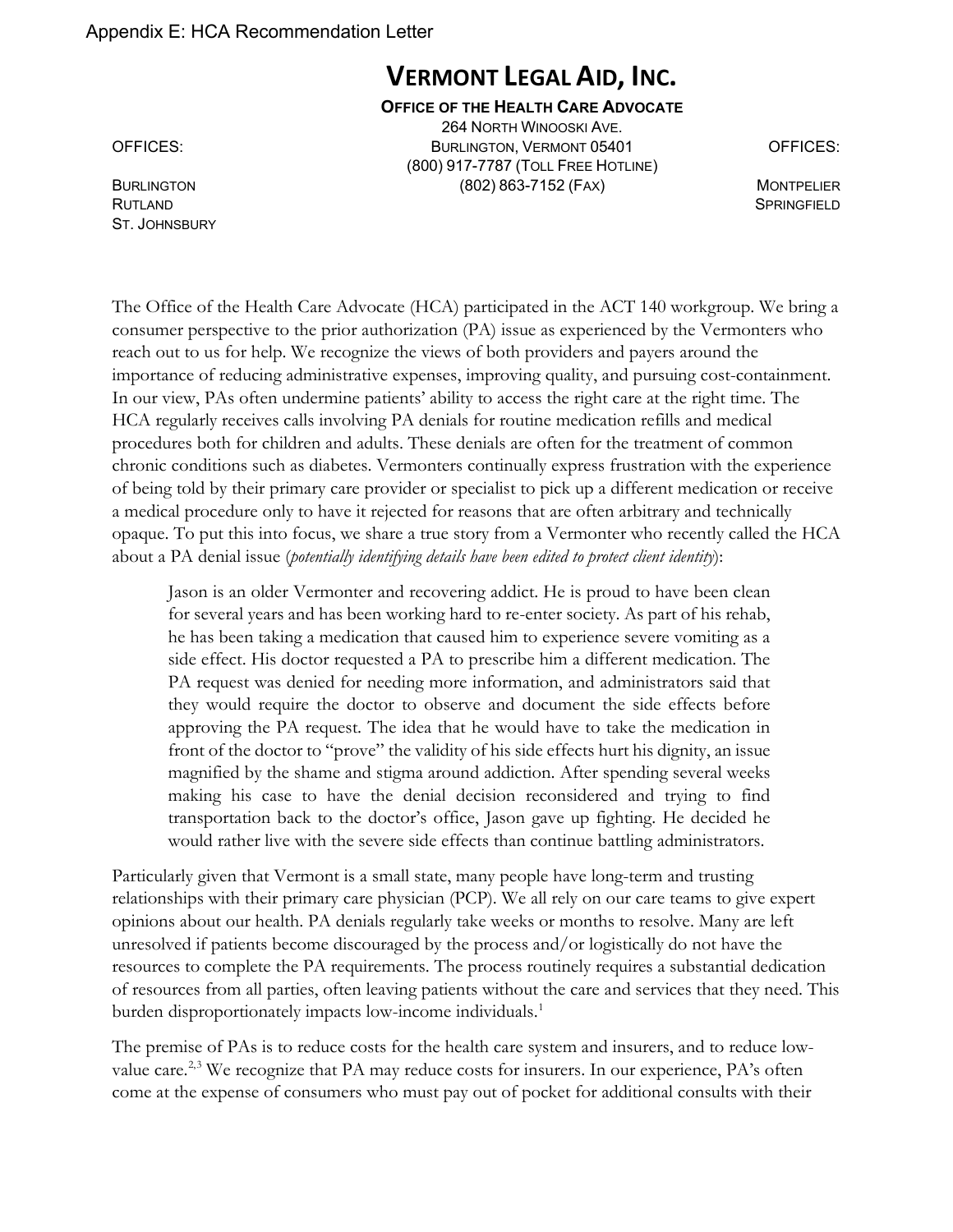providers. It is also clear to us that PA systems result in increased administrative efforts and costs on the provider side.<sup>4</sup> This takes a real toll on the health of Vermonters, as delayed or denied care ultimately makes future treatment more difficult and expensive.

We encourage the legislature to build on the shared goal of simplifying and streamlining the PA process. Our office recommends starting by focusing on PA approvals for medications and procedures for common, routine chronic medical conditions. Accessing the right care at the right time is vital to improving population health, and it is our collective interest to work towards it.

*The Office of the Health Care Advocate (HCA) is a project of Vermont Legal Aid. The HCA provides free help to all Vermonters with questions or problems with health insurance or access to health care. The HCA works to improve Vermonters' access to quality affordable health care through individual and systemic advocacy.* You can contact the HCA directly at 1-800-917-7787, email us a[t hca@vtlegalaid.org,](mailto:hca@vtlegalaid.org) or fill out an online intake form on our website a[t https://vtlawhelp.org/vtlegal\\_gethelp](https://vtlawhelp.org/vtlegal_gethelp)

#### **References**

<span id="page-35-0"></span><sup>&</sup>lt;sup>1</sup> Lewis C, Abrams MK. "Listening to Primary Care Physicians for Low-Income Patients: What Gets in the Way of Good Care?" *The Commonwealth Fund.* 27 November 2018.<br><sup>2</sup> Gaines ME, Auleta AD, Berwick DM. "Changing the Game of Prior Authorization: The Patient

<span id="page-35-1"></span>Perspective." *JAMA*. 2020;323(8):705–706. doi:10.1001/jama.2020.0070.

<span id="page-35-2"></span><sup>&</sup>lt;sup>3</sup> Turner A, Miller G, Clark S. "Impacts of Prior Authorization on Health Care Costs and Ouality: A Review of the Evidence." Altarum Center for Value in Health Care. 2019.

<span id="page-35-3"></span><sup>4</sup> "2020 AMA prior authorization (PA) physician survey." *American Medical Association.* 2021.